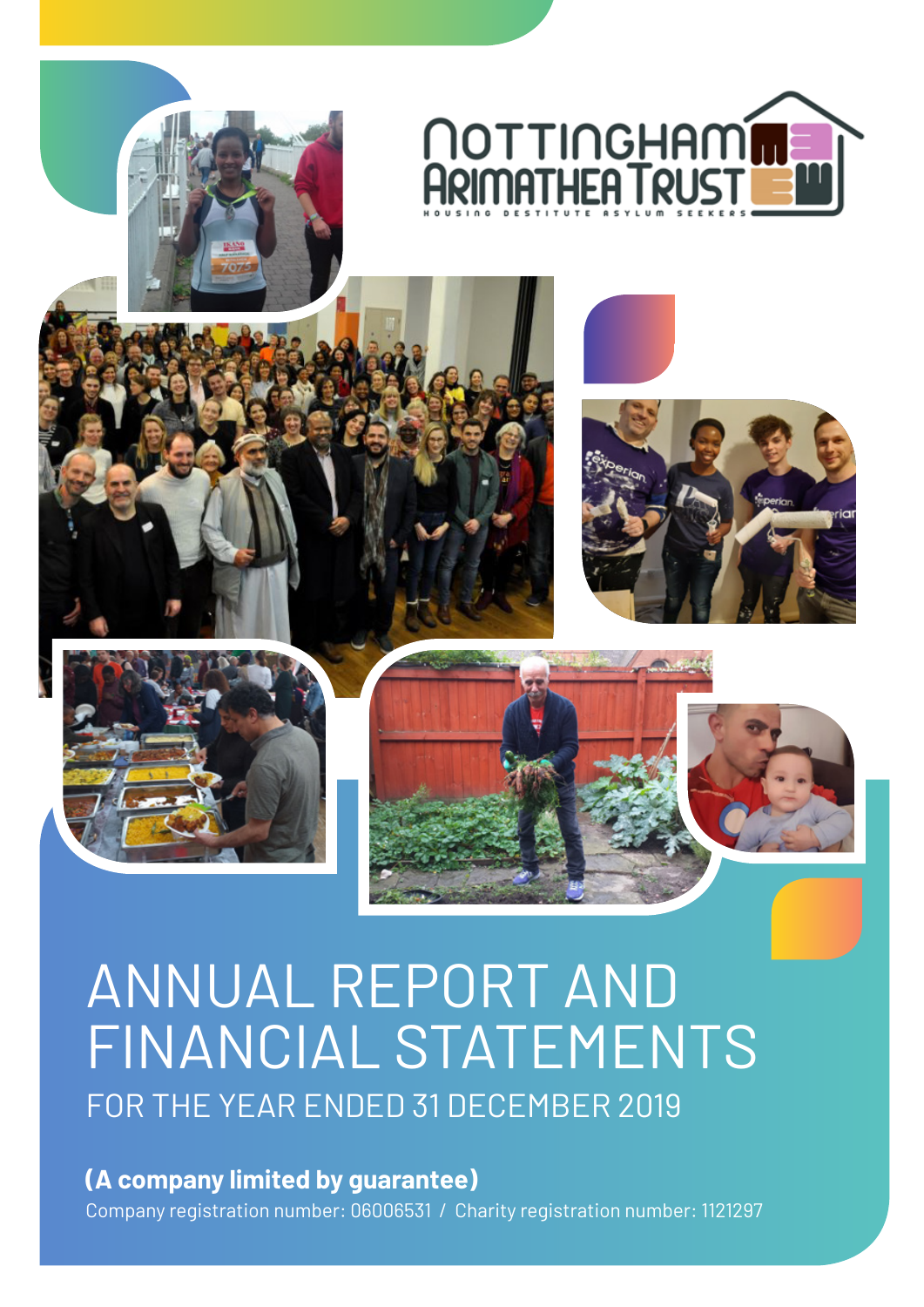# **CONTENTS**

| Reference and Administrative Details     | 01 |
|------------------------------------------|----|
| Introduction                             | 02 |
| Trustees' Report                         | 03 |
| <b>Case Studies</b>                      | 13 |
| Independent Examiner's Report            | 15 |
| <b>Statement of Financial Activities</b> | 16 |
| <b>Balance Sheet</b>                     | 18 |
| Notes to the Financial Statements        | 19 |
| Feedback                                 |    |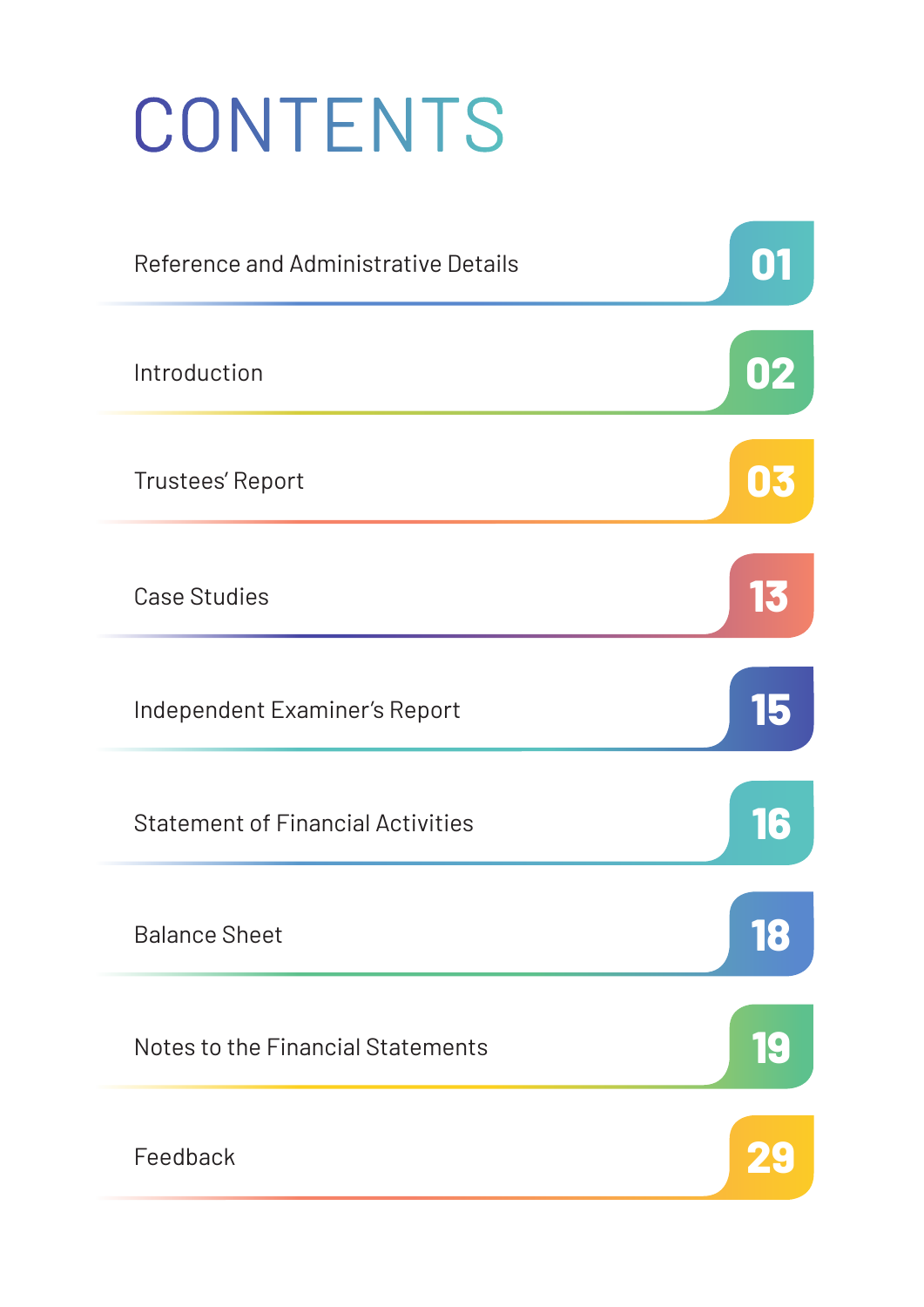# REFERENCE AND ADMINISTRATIVE DETAILS

| <b>Trustees</b>                    | Rebecca Langton<br>Allan Njanji<br>Lynda Wilson<br><b>Andrew Wilson</b><br><b>Nicholas Gretton</b><br><b>Tamsin Morris</b> |
|------------------------------------|----------------------------------------------------------------------------------------------------------------------------|
| <b>Secretary</b>                   | Lynda Wilson                                                                                                               |
| <b>Senior Management Team</b>      | Caron Boulghassoul, CEO<br>Kinsi Clarke, Deputy CEO                                                                        |
| <b>Principal Office</b>            | <b>All Souls Community Centre</b><br>Ilkeston Road, Nottingham NG7 3HF                                                     |
| <b>Company Registration Number</b> | 06006531                                                                                                                   |
| <b>Charity Registration Number</b> | 1121297                                                                                                                    |
| <b>Bankers</b>                     | <b>CAF Bank Ltd</b><br>25 Kings Hill Avenue, Kings Hill<br>West Malling, Kent ME19 4JQ                                     |
| <b>Independent Examiner</b>        | John O'Brien, employee of<br><b>Community Accounting Plus</b><br>7 Mansfield Road, Nottingham NG1 3FB                      |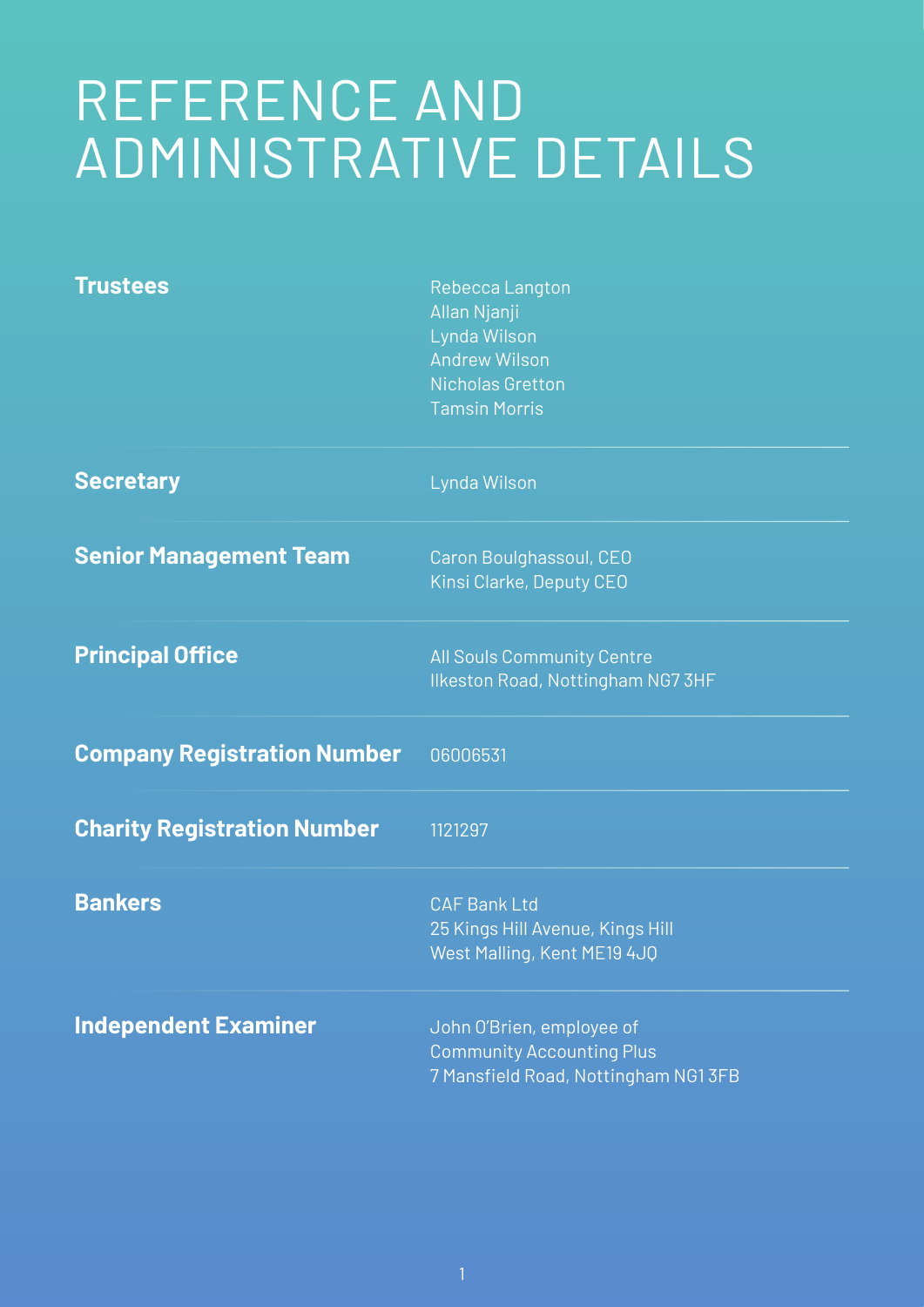# INTRODUCTION



As I write this introduction, Nottingham Arimathea Trust is adapting to provide support to prevent destitution in the midst of a global pandemic. Although this this one, the context of the public health crisis facing our city, country and world highlight the need for services like ours more than ever. The COVID-19 pandemic brings to bear the inequalities in our society of tackling them. During 2019, we have continued to work towards our mission that no vulnerable migrant should experience destitution through the provision of good quality accommodation and specialized support to dozens of refugees and asylum seekers in Nottingham and Derby. We have done this thanks to the hard work of our talented staff, the commitment of our partners and the time and energy of our volunteers. What makes our work worthwhile them is unwavering. It continues to be a difficult time for voluntary organisations, especially those supporting migrants as the 2019, I continued to act as Interim Chair of expertise to the organisation. I'd like to take continue towards our vision statement that

**Rebecca Langton**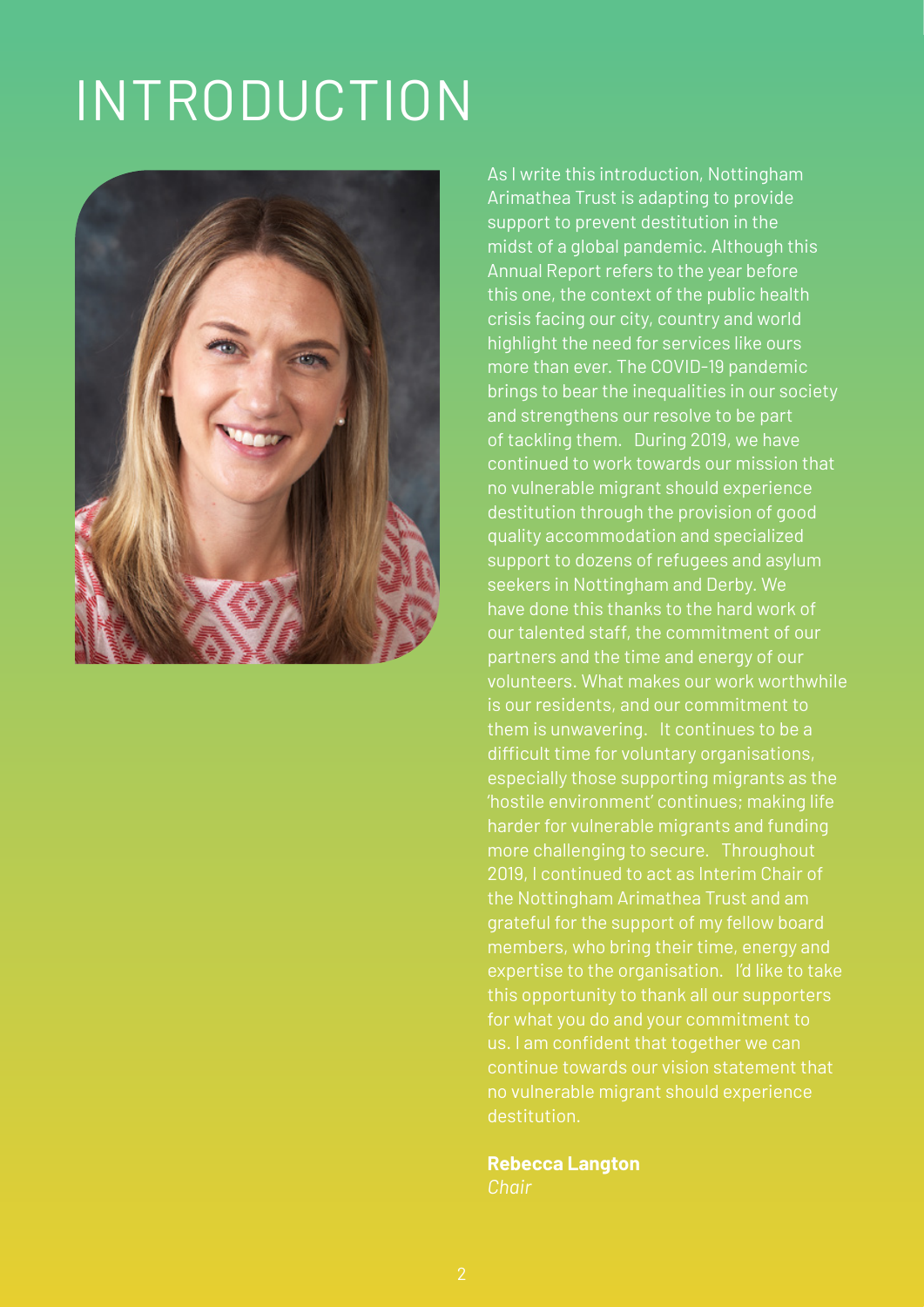# TRUSTEES' REPORT

The trustees, who are directors for the purposes of company law, present the annual report together with the financial statements of the charitable company for the year ended 31 December 2019.

**TRUSTEES** Rebecca Langton, (Chair) Allan Njanji, (Vice-Chair) Lynda Wilson, (Secretary) Andrew Wilson, (Treasurer) (appointed 23 January 2020) Nicholas Gretton Tamsin Morris Dr Carolyn Gilmore (resigned 27 February 2019) Keith Grayson (resigned 6 August 2019) Stuart Gubbins (appointed 6 February 2019 and resigned 23 January 2020) Naomi Hill (resigned 14 June 2019) Elector Zvorwadza (resigned 21 February 2019) Sajid Mohammed (resigned 6 February 2019)

# **STRUCTURE, GOVERNANCE AND MANAGEMENT**

### **Nature of governing document**

The Trust is both a company limited by guarantee and a registered charity. It is operated under the rules of its memorandum and articles of association dated 22 November 2006. It has no share capital and the liability of each member in the event of winding-up is limited to £10.

### **Governance**

The Trust is governed by a Board of Trustees who are drawn from local organisations or have relevant skills or experience, including those with lived experience of refugee flight and destitution.

The Board meets every two months and receives reports on finances, funding and operational matters, with due consideration of arising issues.

Each board meeting considers any conflicts of interest between those items on the agenda and the people in attendance at the meeting. Trustees then decide whether anyone should be asked to leave the meeting whilst the agenda item is discussed and decided upon.

An Executive group also meets every two months to consider operational issues, and to report back to the full Board. The group consists of the CEO, the chair, the vice-chair, the secretary and the treasurer.

In February 2019, our long-standing Chair (Dr Carolyn Gilmore) stepped down to take a role in London. Since then, Rebecca Langton has acted as Interim Chair. The trustees have undertaken a formal skills audit to support trustee recruitment. This process was funded by Lloyds Bank Foundation and trustees were supported by Adrian Masters of Montgomery Masters. Since the end of the year Rebecca Langton has been appointed as Chair on a permanent basis.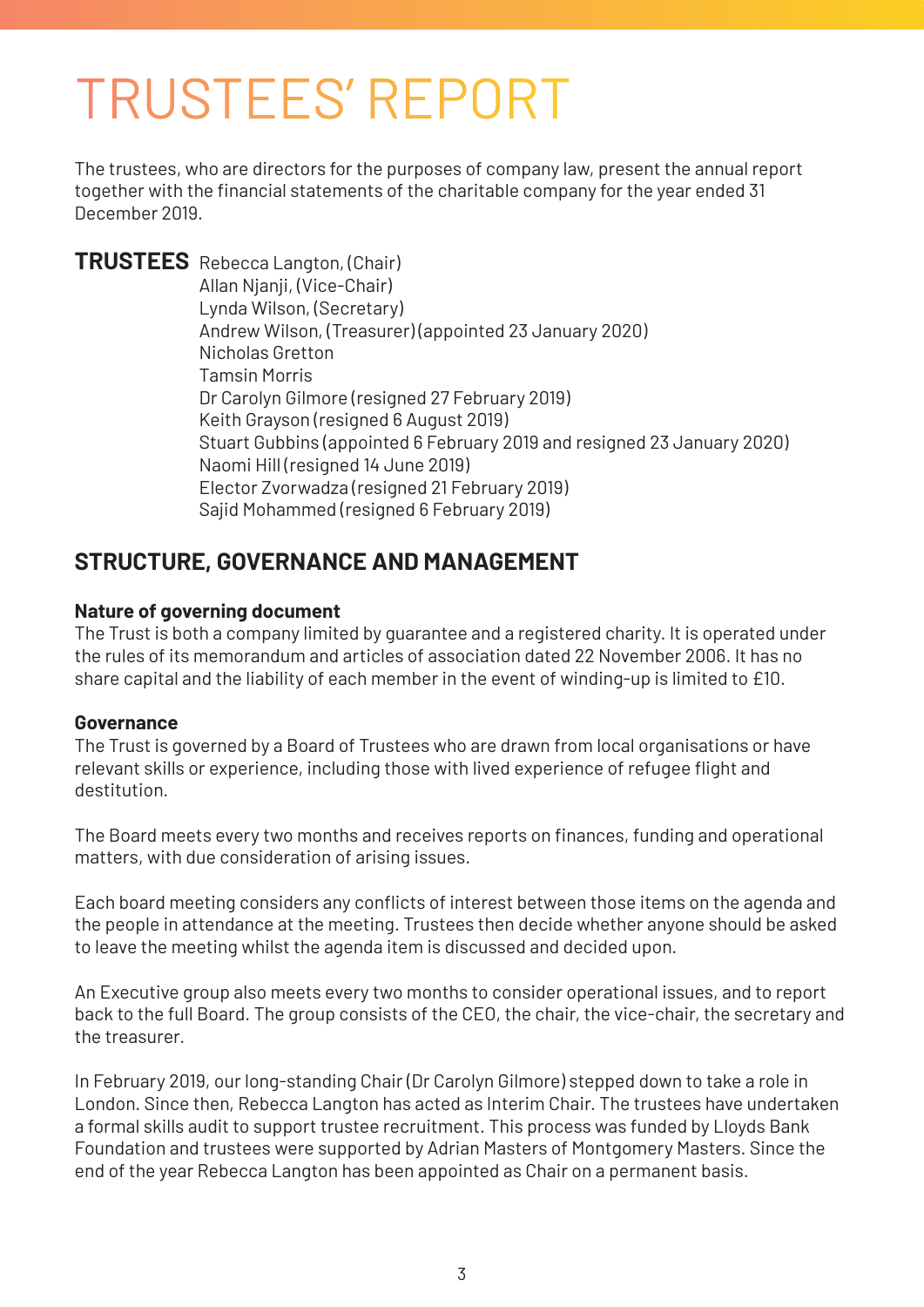### **Recruitment, induction and training of trustees**

All potential new trustees are invited to meet with the Chair for informal discussion on the role and invited to observe a board meeting. Existing trustees then consider whether the proposed trustee should be formally invited to join the board after both the individual and the board have had opportunity to observe one another. The trust has developed a trustee induction pack which is given to all trustees upon appointment to the board, as well as a copy of "The essential trustee: what you need to know, what you need to do" (Charity Commission CC3). Trustees are also encouraged to contribute to the development of the trust according to their interest and skills. Towards the end of 2019 we were able to have a very thorough review of our governance including a skills audit and recruitment process for the recruitment of new trustees. Following appointment to the board, an induction is delivered by the staff team which covers how we work in terms of referrals and allocations, support work, additional resident integration support and cultural events.

### **Organisational structure**

*Staff structure* 

| The current staff are: | Support Worker - Jack Brooks                 |
|------------------------|----------------------------------------------|
|                        | Support Worker - Silence Makina              |
|                        | Housing Manager - Sharon Walia               |
|                        | Deputy CEO - Kinsi Clarke                    |
|                        | Chief Executive Officer - Caron Boulghassoul |

We are also proud to have retained our accreditation as a Living Wage employer throughout 2019.

# **OBJECTIVES AND ACTIVITIES**

### **Objects and aims**

The Trust's main object is to provide supported housing to destitute asylum seekers and newly recognized refugees.

The Nottingham Arimathea Trust was assisted in the initial set up by the Diocese of Southwell and Nottingham of the Church of England. Initially one house was allocated from surplus housing stock from the Diocese. We have since grown with support from Tuntum Housing Association (3 houses), Green Pastures (9 flats), Framework Housing Association (1 house), the Nottingham City Parish (1 house) and private landlords (5 properties) and now have a total of 19 bed spaces for destitute asylum seekers (and others with No Recourse to Public Funds), and 29 units of accommodation for refugees. We are providing housing for 40 adult refugees, with a total of 70 individuals being housed at any one time. All of the work undertaken is in response to the needs of our residents, who participate in Outcomes Star, an assessment tool which enables a holistic support plan that caters for the needs of each individual resident.

### **Objectives, strategies and activities**

### *Destitute Asylum Seekers Housing*

Asylum Seekers, following a refusal of their claim, receive no state aid and no housing, and are entitled only to primary health care (which is also being limited). They are thus reduced to sofa surfing or sleeping rough. Most cannot or will not return to their countries of origin, since the circumstances which caused them to flee in the first place still exist. Their mental and physical health may already be affected by torture, rape and/or the murder of family and friends and the loss of all their property, and the complex journeys that are becoming more dangerous to reach the UK.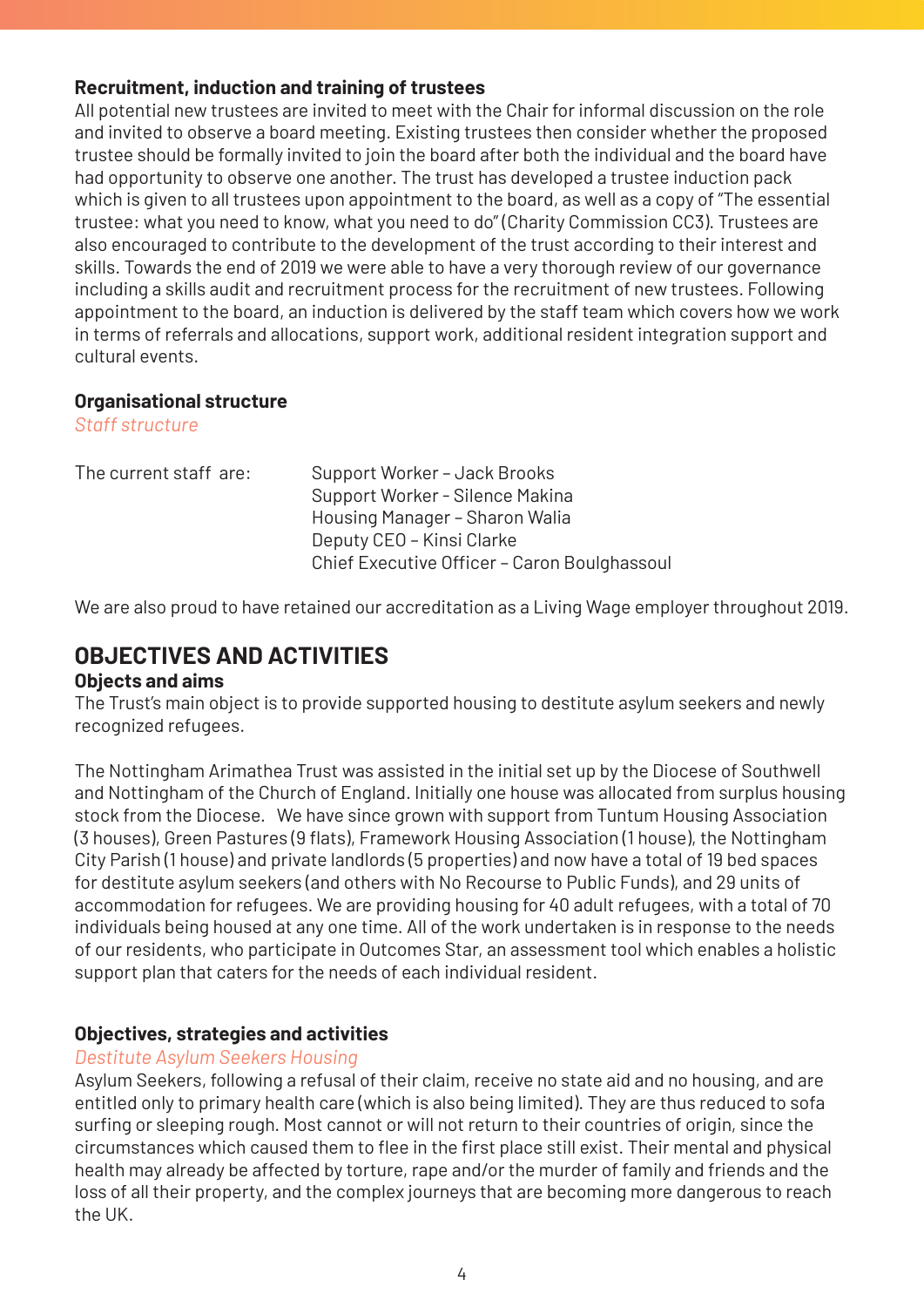In this country, once their initial asylum claim is finally refused, they are forced into destitution and homelessness. As a result, it becomes increasingly difficult for them to maintain the energy necessary to keep their cases alive. By providing even this short-term housing, we hope that we can enable those with reasonable chances of successfully making further submissions or a fresh asylum claim (based on new evidence). Our housing enables people to have the space to live with some sense of dignity, whilst concentrating with their legal advisors on their asylum or human rights claims to the Home Office.

We have developed good working relationships from Derby Refugee Advice Centre (DRAC) and the British Red Cross - who provide much needed support with asylum seekers and refugees in Derby.

We have during 2019 seen both positive and negative changes in the Home Office handling of Further Submissions and Fresh Asylum Claims. Some residents have been moved onto Section 4 support with applications being processed faster than previously recorded. However, when the Government appointed a new contractor for the provision of asylum seekers accommodation, the service rapidly declined, with many of our residents not being advised of their accommodation being approved until a worker arrived to pick them up.

We have also seen that the Home Office examination of further evidence has on occasion been processed very quickly, with some residents gaining a decision in a matter of weeks, which is a welcomed level of response to hopefully bring positive news to some of our former residents. It remains our strategy to seek to house the most vulnerable people, who often have more complex asylum/immigration cases. Since legal advisers are paid on completion, for the immigration solicitors and advisors we work with in this field, there are incentives to resolve easier cases first and then take considerably longer on the more complex cases that often our residents present with.

Whilst the Home Office will argue that everyone has a chance of having their case heard and then having the chance for appeal at the Immigration & Asylum Tribunal, many people become destitute after the initial decision. This is because they only have 28 days to submit an appeal, which needs to be written in English and ideally by a qualified immigration advisor. If the immigration advisor does not think they have over 50% chance of success at the appeal, they cannot apply for the legal funding to represent the case. Therefore, many people either don't have an appeal or if they do, are representing themselves in a court that could make a catastrophic determination and send the person back to their home country, where the threat of persecution or death remains.

Residents are selected strictly based on need and on their chance of success in resolving their immigration difficulties, regardless of religious affiliation or any other distinctions. Nearly all our residents are referred to us by Nottingham and Nottinghamshire Refugee Forum (NNRF), or Frameworks Street Outreach Team, in Nottingham, or Derby Refugee Advice Centre & the Red Cross (Derby).

### *Refugee Housing*

Most of our housing is recognised as Supported Housing by both Nottingham City and Derby City Councils.

We lease 9 one-bedroomed flats from Green Pastures, who have enabled the trust to move successfully into providing accommodation for new refugees. We additionally rent two 3 bedroomed houses for refugee families (from private landlords) and also have 15 bedrooms for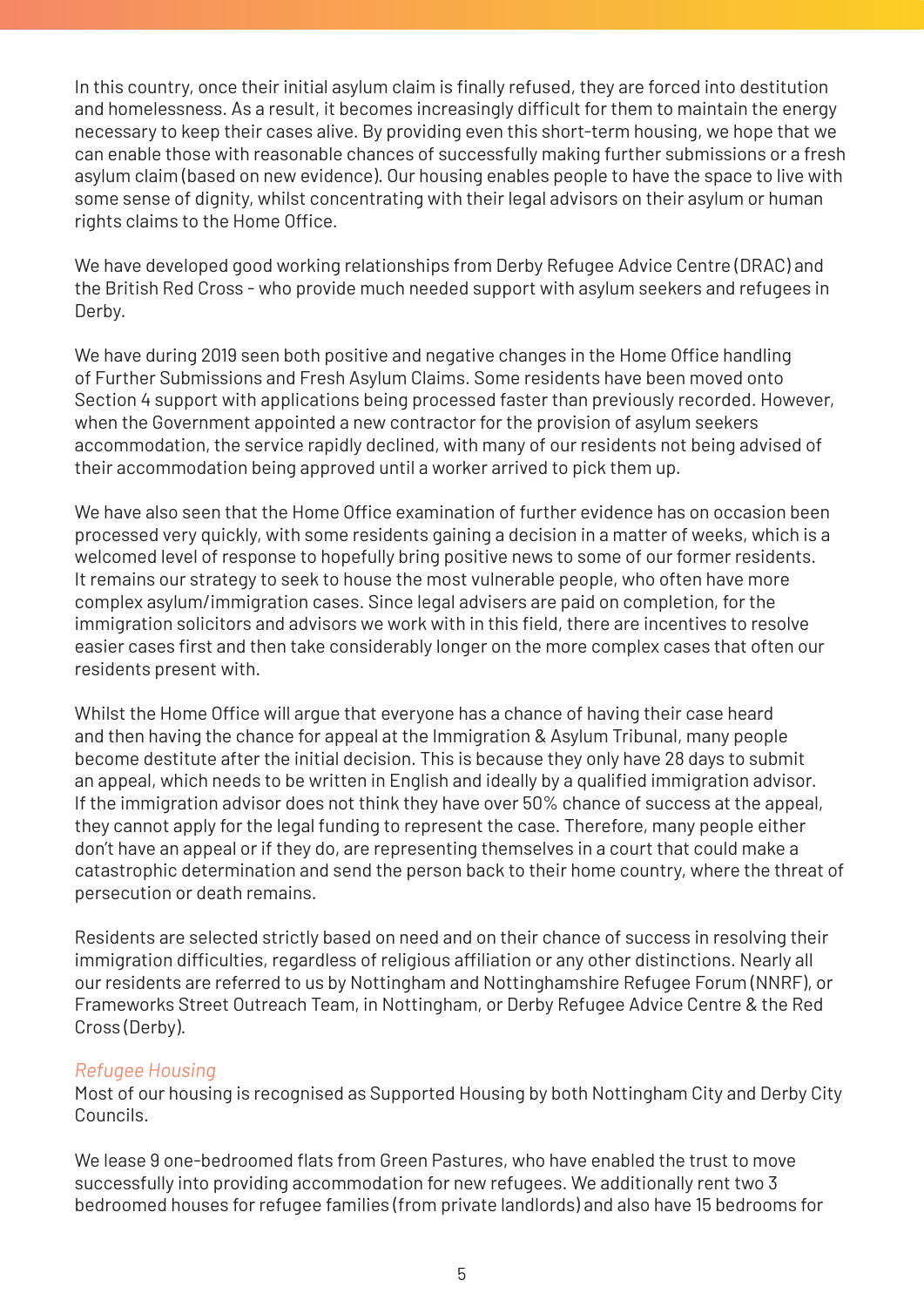single men spread across 6 houses. By renting to single refugees, each house should have some spaces for destitute asylum seekers as this is the priority group that we exist to support.

Move on from refugee housing has been into more suitable and long term accommodation where the rent is lower (largely Nottingham City Homes or Local Housing Associations), enabling the resident to seek and gain employment and benefit from such lower rents when they are responsible for paying the rent themselves. For some it is into accommodation where their spouse (and children) can also live with them when they gain refugee family reunion (as our shared housing is provided on a gender basis). Several single male refugees moved into our self-contained flats during 2019, just ahead of their spouse joining them - and it has been a real privilege that we could support them when becoming reunited as a family here in the UK.

We also continue to provide up to 3 months move on support when a resident is rehoused - to help them to set up their new tenancy, such as moving their address for benefits , setting up utility accounts and helping them to plan and manage a budget. In 2019 we also started applying for grant funding to give residents the resources for furniture or paying rent in advance to a new landlord.

We are incredibly grateful to the charitable trusts and foundations that have supported our residents into independent living including Vicars Relief Fund and the Fifty Fund who have provided several grants to assist refugee resettlement.

Tables providing more detail around our residents including length of stay and reasons for move-on are included in the colour versions of our annual reports as filed with the Charities Commission.

### *National Links*

We are a member of NACCOM, a nationwide network of similar organisations to NAT. NACCOM holds regular meetings & conferences for the exchange of ideas and best practice. Where possible we also contribute to the delivery of workshops, when needed and where we can make a positive contribution.

### *Resident Activities*

In 2019 we hosted several different celebrations through funding from the Radford Community House Trust, Near Neighbours and Nottingham Together. In March we celebrated Nowruz (Iranian New Year), we held a World Food Night during Refugee Week that also incorporated our AGM. We also celebrated Eid and Christmas with our residents by visiting a local restaurant and enjoyed a meal together. For many of these celebrations, our residents volunteered to cook, provide music, decorations and we invited members of the local community along, so that they could learn about different cultures and the work carried out at NAT.

Our regular activities in 2019 included an English class once a week (beginners) and an ILELTS class (for advanced English for residents who aim to move on to Higher Education), as well as IELTS mentoring. We regularly consult with our residents through support meetings, house meetings and our Resident Shadow Board.

We took part in an Ingenuity19 competition that was organised by Nottingham University as an entrepreneurship event. This was started with 2x 2 day weekend summits with over 400 people at each event. We then submitted a business plan for a refugee peer mentoring project which was shortlisted to the top 40 entrees and then made the top 10. As a finalist we were invited to a red carpet dinner at St Mary's Church in Nottingham. We won 2 awards - the Brenda Dean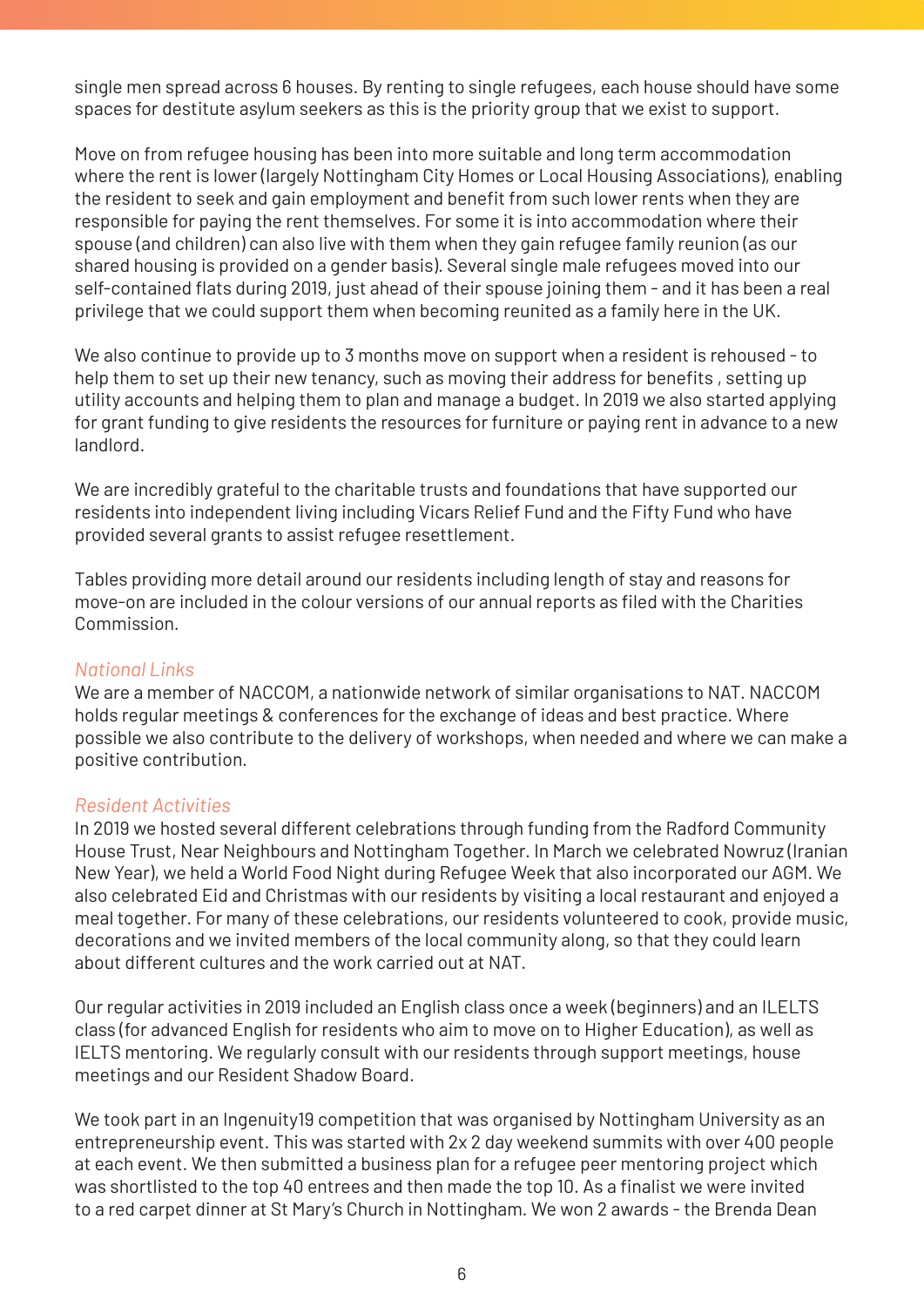Scholarship Award and Experian's Social Justice Award. Each award gave us £4000 towards starting off the peer mentoring project.

We engaged a number of residents in a Summer School at Nottingham University which was a full time programme over a 2 week period, including meals and trips out to places of interest around the city. Our residents loved this opportunity to meet other residents, as well as meeting other refugees that lived outside of Nottingham.

We also secured funding through the year through the #Iwill fund, which is a fund to encourage young people into volunteering. We worked with both Building Bridges Breaking Barriers and the Fearless Youth Association to develop volunteer action days, where they had a decorator lead and teach skills and the young people worked with our residents to get a house painted or a garden dug over and replanted. We would like to extend our thanks to all the organisations we worked with on this project which made a massive difference to help us keep our houses in top condition for our residents. NAT would also like to say thank you to all our former students and with them all the very best for their future careers.

### *Engagement of Volunteers*

We continue to work with a fantastic pool of volunteers supporting us with administration, mentoring & befriending, events, interpreting, English lessons, marketing, photography, raising awareness of destitution in the community, DIY at our properties and driving / accompanying residents to appointments such as reporting with immigration.

### *Student Social Workers*

During 2019 we have continued to work in partnership with the University of Derby to supervise Social Work Students placed within NAT. We continue to work well with Jean Watson, (freelance Practice Educator) who supports our Social Work students to develop their practice and move on from our placement to further study and/or paid work in the social work sector.

### **Development of Service**

### *OISC Accreditation*

In 2019, following the closure of Nottingham & Nottinghamshire Refugee Forum's Legal Project, we decided we needed to obtain OISC accreditation so we could begin to offer our residents some of the services needed to help them remain in contact with the Home Office to ensure any fresh claim, is based on them having a good record of reporting. In October 2019 we secured accreditation for Level 1 Asylum & Protection and one of the staff team has also undertaken Level 1 Immigration training, and once this is passed we will be able to advance our level of capability to that level of service.

### *INFORM Customer Relationship Management (CRM) Cloud Software*

We continued to work with Homeless Link over the course of 2019 to develop a bespoke CRM platform that is Cloud based that was needed to have one source of data regarding our referrals and residents. This software includes the Outcomes Stars assessment tool that NAT have been using since 2012 and we were able to therefore get our old data migrated to this new system. We went live in November 2019 following a training day for all staff to go over the system and learn how to use it going forward.

### *Public Benefit*

In the opinion of the Trustees, the Public Benefits arising from the Trust's activities are the relief of poverty and homelessness, and the support of vulnerable people who are trying to move on and rebuild their lives in the UK, including bringing their families over through family re-union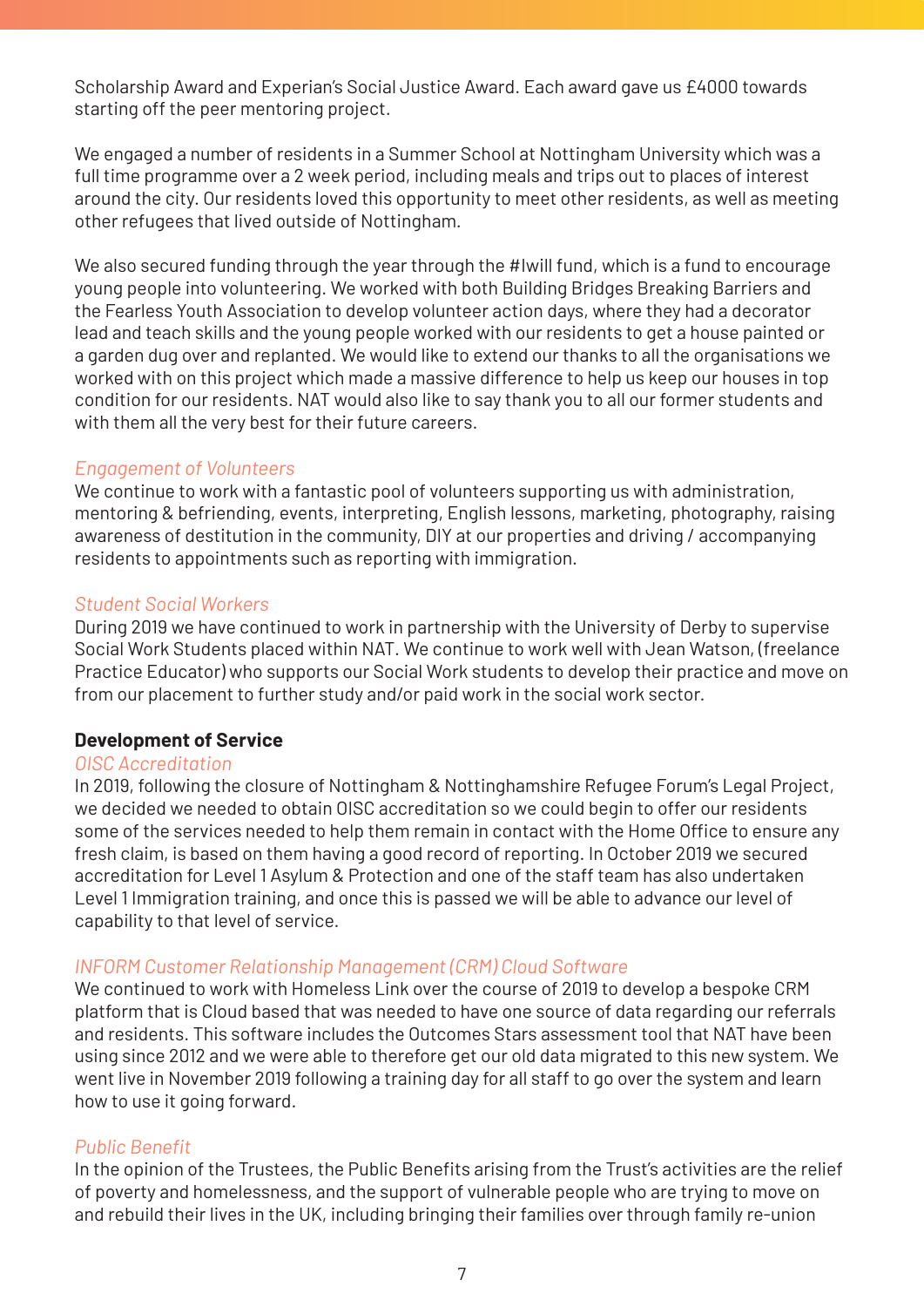(and therefore supporting the right to family life as enshrined in Human Rights Law). The trustees confirm that they have complied with the requirements of section 17 of the Charities Act 2011 to have due regard to the public benefit guidance published by the Charity Commission for England and Wales.

### *Principal risks and uncertainties*

#### *Loss of Key Staff*

Similarly to other small third sector organisations, we face significant challenges in terms of retaining key staff. We have had a good record of retaining staff in post for several years, through good systems of support and training, ensuring our staff feel valued and through a consultative management approach wherever possible. Despite these pro-active measures, loss of key staff posts remains a serious risk to the Trust.

### *Government Policy Changes*

As our work has links to the Asylum & Immigration Systems, policy changes can always threaten the way we work, or demand changes in how we work. The most recent challenge is from the Immigration Act 2016. This tightens control of illegal working, but the most significant impact is removal of rights for families who have been refused asylum, which could push vulnerable families into destitution. Up until now NAT has avoided housing asylum seeker families as the Local Authorities have been required to provide housing and subsistence support, however this Act does open the potential of family homelessness, such that NAT would need to explore further, supporting such families.

### *Fundraising*

The impact of public sector spending cuts on statutory and voluntary sector services in Nottingham, is affecting us indirectly, as more charities are now chasing trusts & national lottery funders to replace funding from local authority contracts etc. Our main refugee agency partners have experienced further funding insecurity, which is affecting the level of support they are able to offer to our residents and there is much greater competition for grants and other funding available to support NAT's work.

### *Rental Costs for Housing*

We face a risk of increasing rents whereby some landlords who we have been working with for several years are now needing to increase the rent we pay. This is in part due to higher maintenance costs to ensure the properties comply with and exceed Houses of Multiple Occupation (HMO) license conditions.

### *Office space and resident meeting rooms*

The office we use at All Souls Community Centre has been limiting our ability to provide for our residents needs due to limited physical space. We may need to consider other options that might provide a better office and interview room space for resident support meetings.

#### *COVID-19 & reduction in referrals into our housing*

The covid-19 outbreak has also meant we have had to move to remote working but it has also meant a freeze on Home Office evictions based on asylum claims that are either accepted or refused. We rely on referrals for both groups and the lack of referrals has meant a loss of rental income, which we need to accommodate in our budget for 2020.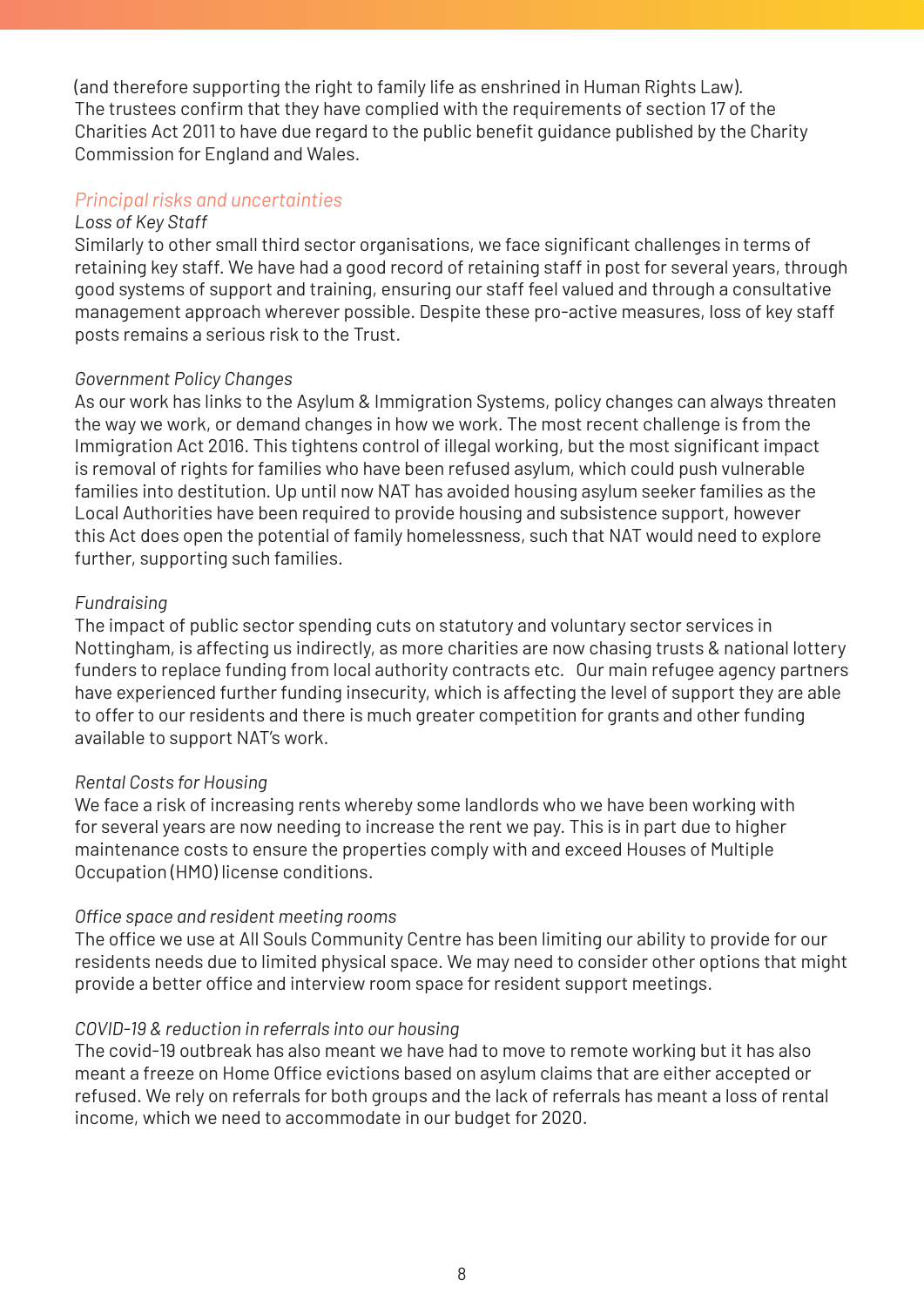### **FINANCIAL REVIEW**

### **Financial Results for the year**

Our total income for the year was £319,724, down 1.1% on 2018. Unrestricted income was £249,764 which was up 23.9% on 2018.

We made a slight deficit in 2019 of £2,859, and have budgeted for 2020 to be a break even year where we consolidate our resources rather than seeking to achieve growth.

### **Principal funding sources**

We are primarily funded by our rental income plus a series of grants over a number of years from the Lloyds Bank Foundation, the AB Charitable Trust, the Communities of Identity Consortia (for Refugees and Asylum Seekers), JN Derbyshire Trust and the Souter Trust together with a number of one-off funders such as the University of Nottingham, #Iwill, and numerous churches - many of these organisations have funded us previously and we are incredibly grateful for their continuing support. Other funding is largely from one-off donations, regular giving, and the Big Give Christmas Challenge. At the end of the year we raised £20,000 from the Big Give Christmas Challenge, with some of this income coming in 2019 but the remaining amounts were received in 2020. This was our 9th campaign and we are incredibly grateful for the many people who donated during this challenge. We would also like to thank the Big Give for finding donors who would want to match-fund our challenge. We have registered with the Fundraising Regulator and closely monitor fundraising activities to ensure that we work within the remit of the Fundraising Code of **Practice** 

### **Policy on reserves**

The trustees consider that there should be at least 3 months salaries and on-going costs held in reserves (around £80,650 of which £40,000 is needed for salaries and £40,650 is needed for general running costs). We were not at this position at the end of 2019, and our unrestricted funds stood at £33,042. We will aim to increase unrestricted income and general reserves, to help ensure we remain a sustainable and viable charity.

### **Partnerships and Collaboration**

Nottingham Arimathea Trust would like to thank all our partners with whom our collaboration is able to advance the needs of our residents in terms of their integration, English Language skills, and general health and wellbeing. We work closely with BEGIN, Belong Nottingham, British Red Cross (Nottingham & Derby), Derby Refugee Advice Centre, Nottingham & Nottinghamshire Refugee Forum, Nottingham City Council, Nottingham Refugee Week, Soul Food Café and the Street Outreach Team.

We would also like to thank the many landlords who lease properties to us, namely, Green Pastures, Framework, The Diocese of Southwell & Nottingham and Tuntum Housing Association. We also want to thank our private landlords, namely Mark Compton, David & Debbie Ward, Johnnie, Simon & Helena Tilley and Richard & Monica King.

We always welcome new enquiries from landlords who want to do good with their property by leasing to us.

### **Subsequent Events**

In the early spring of 2020, we like many others were alarmed at the Pandemic of Covid-19 that had spread throughout the world. When the government announced the lockdown on 23rd March, we moved all staff to working remotely from home. Our staff all used laptops so the early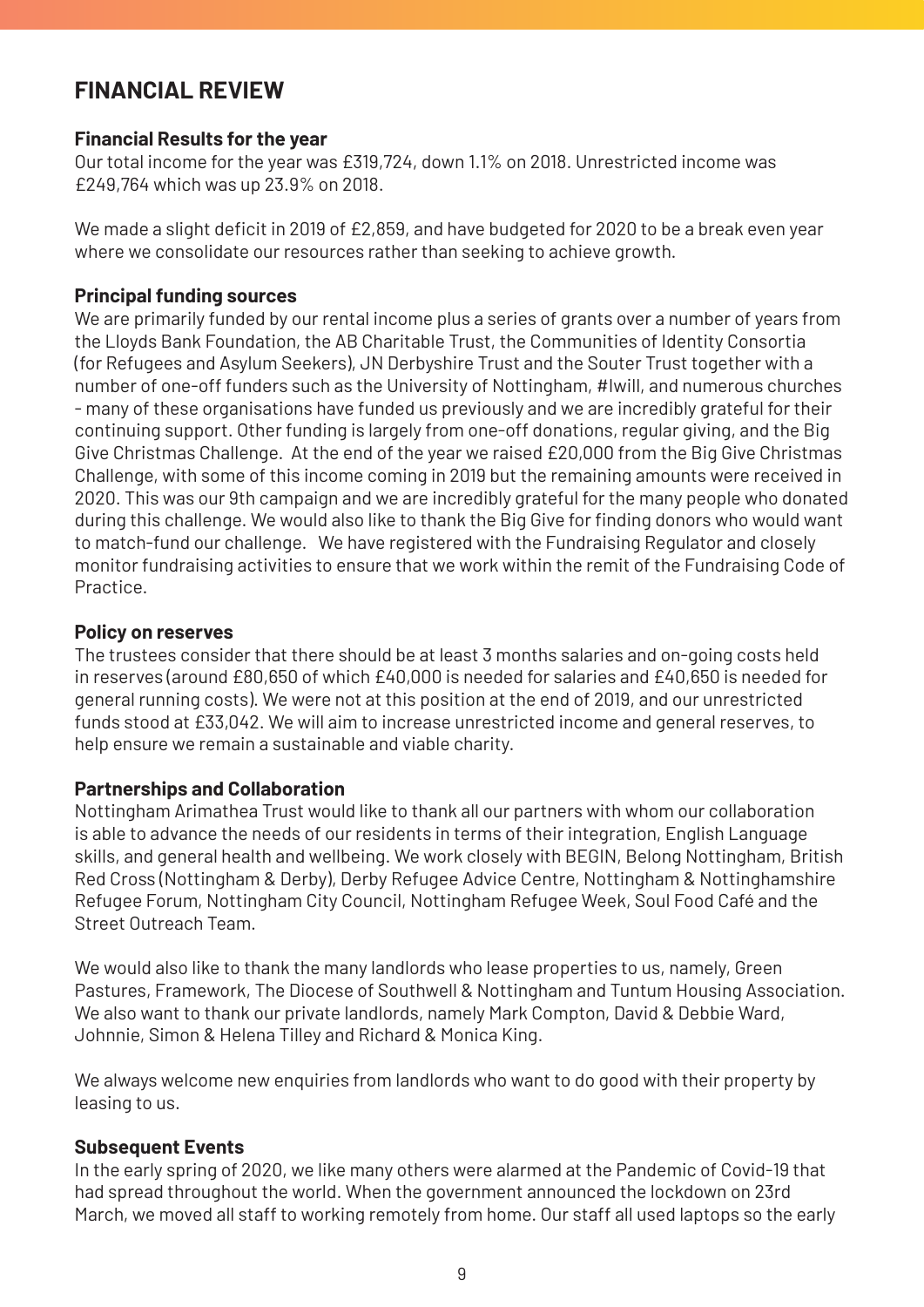response was to take these home and use our mobile phones to keep in touch with residents. We quickly learned that Nottingham & Nottinghamshire Refugee Forum had closed their doors also, and they moved from food and cash distribution from their offices to home deliveries wherever possible. We then moved to assist in the food distribution by having staff or volunteers visit NNRF on a Friday afternoon to collect food parcels and cash payments for residents who are destitute. This has been an immense effort by those involved and we thank our staff, volunteers and NNRF for finding a way to continue to offer this lifeline of support.

### **Get Involved**

Thank you for your interest in our work to support some of the most vulnerable asylum seekers and refugees. If you would like to get involved, we are always seeking new volunteers, new landlords and new donors. Please do get in touch if you are wanting to find out more about our work, want to invite us to talk to your community, or are interested in donating to support our life saving work. You can donate online through our website which is:

*www.nottinghamarimathea.org.uk*

### **NUMBERS OF PEOPLE HOUSED & ENGAGED IN PERSON CENTERED SUPPORT**

| <b>Nationality</b>       | New residents in 2019 | <b>New residents in 2018</b> |
|--------------------------|-----------------------|------------------------------|
| Afghanistan              | 1                     |                              |
| Britain (Modern Slavery) | 1                     |                              |
| Congo                    | 1                     |                              |
| DR Congo                 | $\mathbf{1}$          | 1                            |
| Eritrea                  | 5                     | 1                            |
| Ethiopia                 | $\overline{2}$        |                              |
| Gambia                   |                       |                              |
| Hungary                  | 1                     |                              |
| Iran                     | $\overline{9}$        | 3                            |
| Iraq                     | 3                     | 1                            |
| Libya                    | 1                     |                              |
| Malawi                   | $\overline{2}$        |                              |
| Nigeria                  | $\overline{2}$        |                              |
| Pakistan                 | 1                     |                              |
| Saudi Arabia             |                       | $\overline{2}$               |
| Somalia                  | $\mathbf{1}$          |                              |
| Sudan                    | 14                    | 17                           |
| Syria                    | 15                    | $\overline{7}$               |
| Togo                     |                       |                              |
| Tunisia                  |                       | 1                            |
| Zimbabwe                 | $\mathbf{1}$          |                              |
| <b>TOTAL</b>             | 61                    | 33                           |

### **Nationalities of new residents moving in during 2019 (COMPARISON TO 2018)**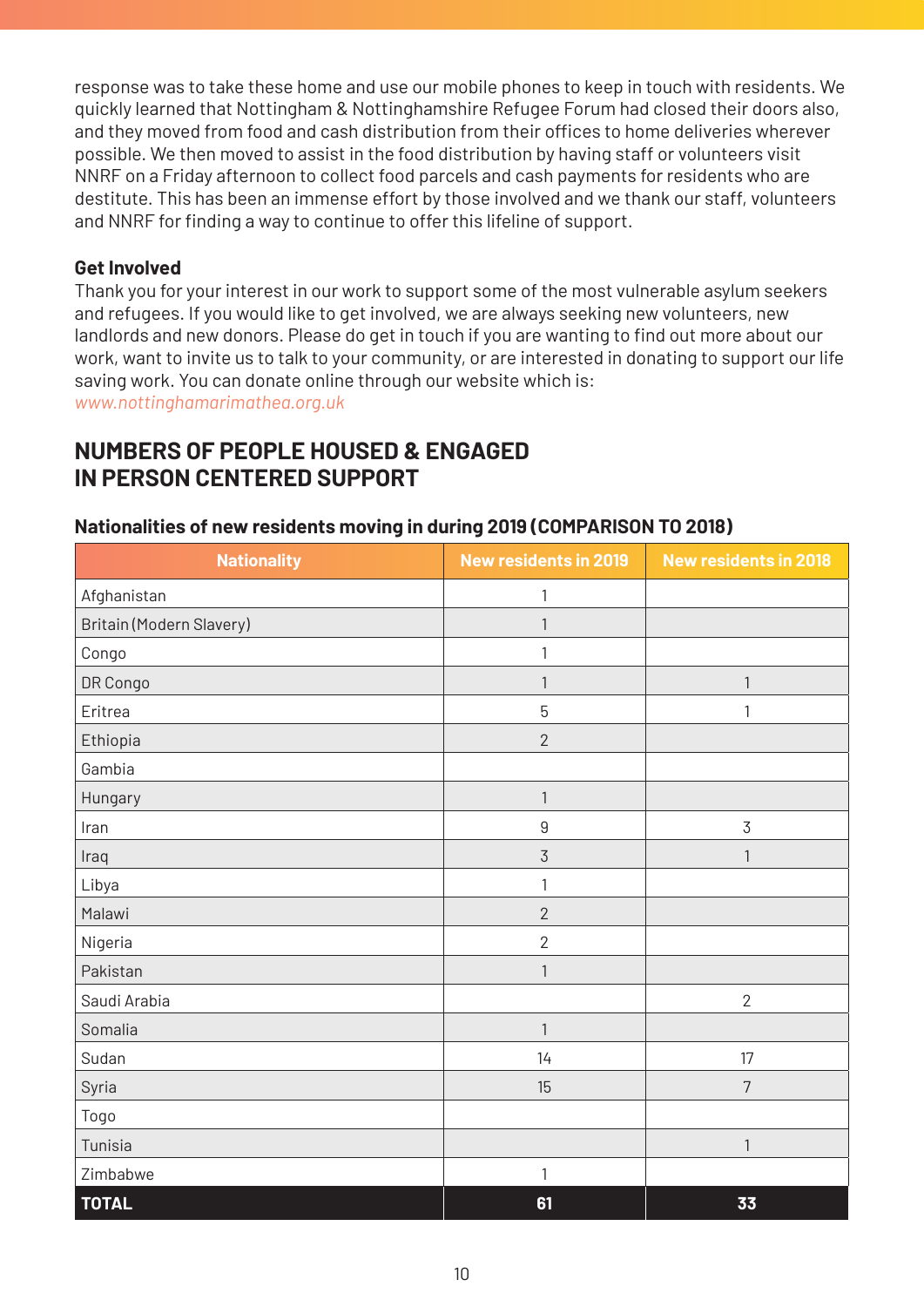|  | Length of Stay for residents who moved out during 2019 (COMPARED TO 2018) |
|--|---------------------------------------------------------------------------|
|--|---------------------------------------------------------------------------|

| <b>Length of Stay</b> | <b>People who moved from</b><br><b>NAT housing in 2019</b> | People who have moved<br>from NAT housing in 2018 |
|-----------------------|------------------------------------------------------------|---------------------------------------------------|
| Less than 1 week      | 1                                                          |                                                   |
| 1-4 weeks             | 5                                                          | $\mathbf{1}$                                      |
| 2 months              | 3                                                          | $\overline{2}$                                    |
| 3 months              | 3                                                          | $\overline{2}$                                    |
| 4 months              | $\overline{2}$                                             |                                                   |
| 5 months              | 3                                                          | $\overline{2}$                                    |
| 6 months              | 1                                                          | 6                                                 |
| 7 months              |                                                            | $\overline{2}$                                    |
| 8 months              | 1                                                          | 3                                                 |
| 9 months              | $\overline{2}$                                             |                                                   |
| 10 months             | 3                                                          | $\overline{2}$                                    |
| 11 months             | 1                                                          | $\mathbf{1}$                                      |
| 12 months             | $\overline{2}$                                             | $\overline{2}$                                    |
| 13-18 months          | 13                                                         | 5                                                 |
| 19-24 months          | $\overline{2}$                                             |                                                   |
| 25-36 months          | $\overline{2}$                                             | 3                                                 |
| $3 + years$           | 3                                                          | $\overline{2}$                                    |
| <b>TOTAL</b>          | 47                                                         | 33                                                |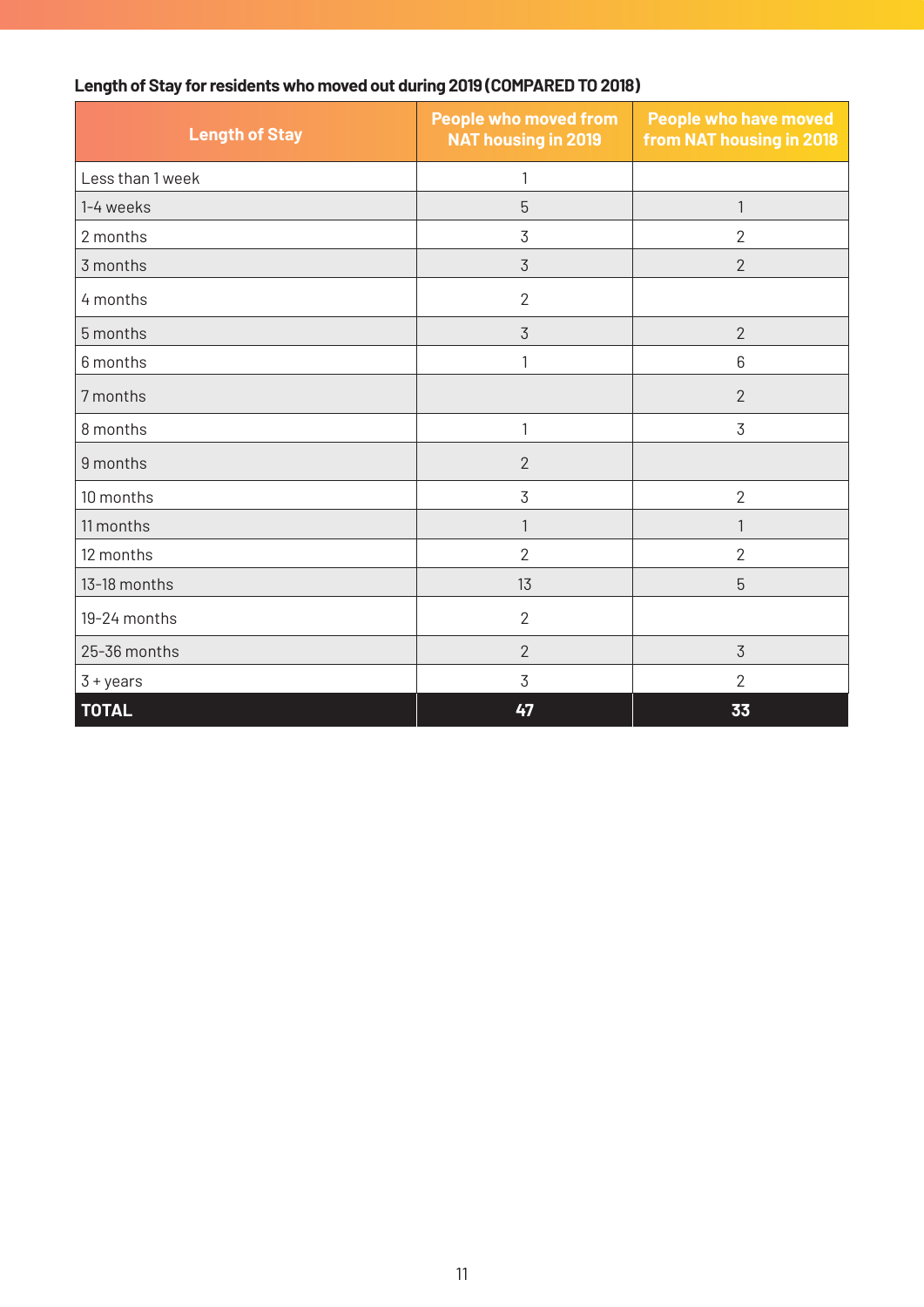### **Resident Move on achieved for residents during 2019 (COMPARED TO 2018)**

This year we have separated the move on for asylum seekers and for refugees, as they have very different options for move on.

| <b>Reason for Move on</b>                                                | <b>Total during 2019</b> | <b>Total during 2018</b> |
|--------------------------------------------------------------------------|--------------------------|--------------------------|
| Move- on for Asylum Seekers:                                             |                          |                          |
| Abandoned property                                                       |                          |                          |
| Eviction due to breaking house rules - ex-<br>hausting complaints system |                          |                          |
| No realistic prospect of resolving asylum claim                          |                          |                          |
| Moved in with friend/partner                                             | $\overline{2}$           |                          |
| Moved to another Country                                                 |                          |                          |
| Section 4 (Fresh claim)                                                  | 12                       | 4                        |
| Section 4 (Pregnancy)                                                    |                          |                          |
| Section 4 (Statelessness)                                                |                          |                          |
| Section 21 - Adult Social Care, or Mental<br>Health admission            |                          |                          |
| Host Nottingham/ Fresh Start                                             |                          |                          |
| Removal                                                                  |                          |                          |
| Assisted Voluntary Return                                                |                          |                          |
| <b>TOTAL</b>                                                             | 18                       | 10                       |

| <b>Move-on for Refugees</b>                                              | <b>Reasons for move on</b><br>in 2019 | <b>Reasons for move on</b><br>in 2018 |
|--------------------------------------------------------------------------|---------------------------------------|---------------------------------------|
| Abandoned property                                                       | 2                                     |                                       |
| Eviction - property sold                                                 |                                       |                                       |
| Eviction due to breaking house rules - ex-<br>hausting complaints system |                                       | 4                                     |
| Moved to more suitable accommodation                                     | 4                                     |                                       |
| Moved to another city                                                    | 4                                     | 4                                     |
| Moved to cheaper housing (for employment)                                |                                       | $\mathcal{P}$                         |
| Moved in with friend/partner                                             | 2                                     | 3                                     |
| Moved to YMCA                                                            |                                       |                                       |
| Tenancy in Social Housing                                                | 15                                    | $10 \,$                               |
| <b>TOTAL</b>                                                             | 29                                    | 23                                    |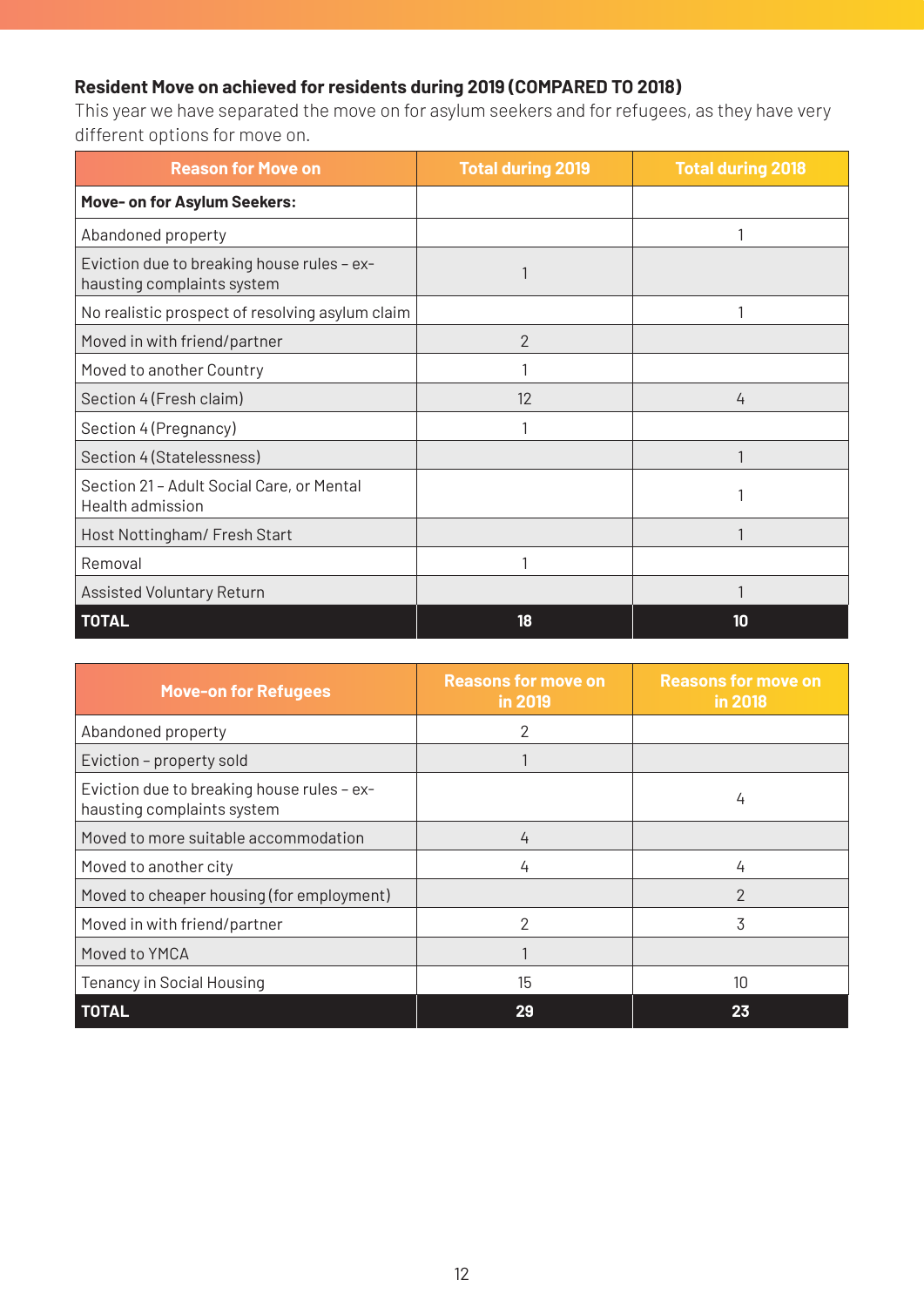# CASE STUDIES

A was in a state of destitution when she was referred to NAT and as an older woman she was very stressed and shy during her first weeks in NAT accommodation. It was difficult at first to engage her in support work, but through partnership with Senior Support group, we have been able to encourage her seeking support from the elder community. In support sessions M stated that the other ladies that she shared the house with were kind to her and they all got along well. After a few weeks we observed her engaging well with support, she was starting conversations with staff and residents and was seen laughing and joking with others around her. She started attending NAT English classes and was building confidence all the time. We continue to work in partnership with Senior Support whereby the worker is a woman from the same country and can provide interpretation to ensure this resident is able to understand when we are providing support meetings.

B is originally from the Middle East and came to NAT in July 2019. He needed so much support as he had substantial health issues. Being illiterate he was very vulnerable, withdrawn and isolated. B lacked confidence in attending appointments on his own and his support worker had to accompany to may appointments until he became more confident. B is an amputee and was experiencing a lot of pain with a prosthetic limb. At the hospital appointments there was a panel of practitioners involved in providing his care and it felt intimidating to B. His support worker attending the appointments meant he had a familiar face to feel emotionally supported and to elaborate some essential facts where needed. He has now started to attend appointments independently and NAT provided a bus pass to enable him to attend appointments independently. He also did not have a solicitor when he moved into NAT, but he now has one and is working on collecting evidence for his fresh claim for asylum.

C is from Syria and was in our destitute housing from 2010. He successfully gained leave to remain when the war in Syria broke out following submitting a fresh claim for asylum. He then moved back into our housing as a refugee and he moved into one of our self-contained flats. Over the years we have been supporting to try to secure Refugee Family Reunion for his wife and 4 children. Over the years he has lost touch with his family and then travelled and located them again with the support of relations back home. The family struggled to prove they were the same family due to lack of ID and they had to get DNA tests to prove they are all related. They were refused entry to the embassy initially and then on second attempt were allowed in for their interview but were refused as the office applied spouse visa rules which are different to Refugee Family Reunion. With the support of friends, the resident was able to appeal and they successfully gained visas and joined A in November 2019. The family were able to move from our housing in the Spring of 2019 into hotel accommodation, and after a short stay they were offered a 4 bedroomed house to move to.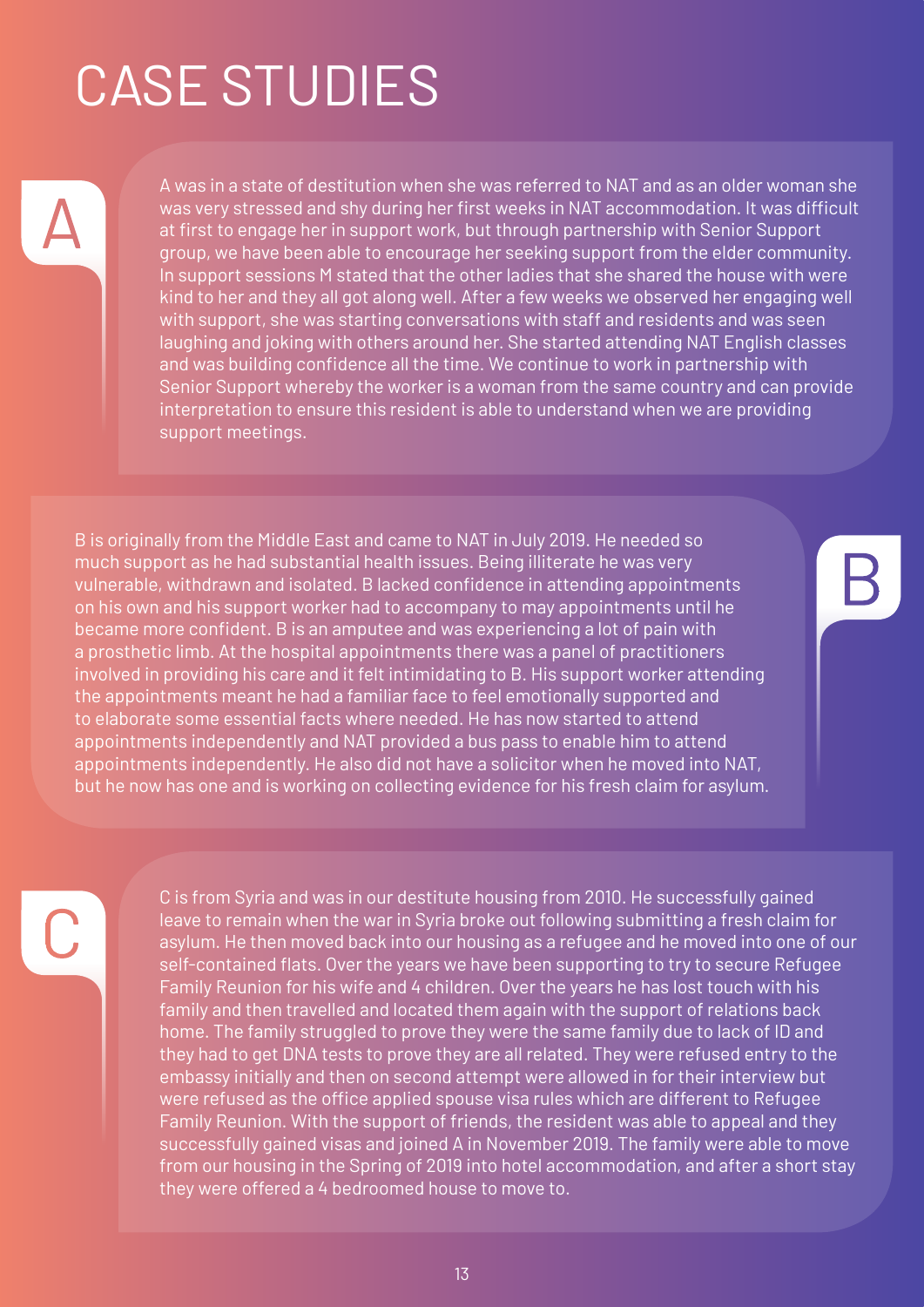# **STATEMENT OF TRUSTEES' RESPONSIBILITIES**

The trustees (who are also the directors of Nottingham Arimathea Trust for the purposes of company law) are responsible for preparing the trustees' report and the financial statements in accordance with the United Kingdom Accounting Standards (United Kingdom Generally Accepted Accounting Practice) and applicable law and regulations.

Company law requires the trustees to prepare financial statements for each financial year. Under company law the trustees must not approve the financial statements unless they are satisfied that they give a true and fair view of the state of affairs of the charitable company and of its incoming resources and application of resources, including its income and expenditure, for that period. In preparing these financial statements, the trustees are required to:

- select suitable accounting policies and apply them consistently;
- observe the methods and principles in the Charities SORP;
- make judgements and estimates that are reasonable and prudent;
- state whether applicable UK Accounting Standards have been followed, subject to any material departures disclosed and explained in the financial statements; and
- • prepare the financial statements on the going concern basis unless it is inappropriate to presume that the charitable company will continue in business.

The trustees are responsible for keeping adequate accounting records that are sufficient to show and explain the charitable company's transactions and disclose with reasonable accuracy at any time the financial position of the charitable company and enable them to ensure that the financial statements comply with the Companies Act 2006. They are also responsible for safeguarding the assets of the charitable company and hence for taking reasonable steps for the prevention and detection of fraud and other irregularities.

### **Small Companies Provision Statement**

This report has been prepared in accordance with the small companies regime under the Companies Act 2006.

The annual report was approved by the trustees of the charity on 23 July 2020 and signed on its behalf by:

......................................... Rebecca Langton Trustee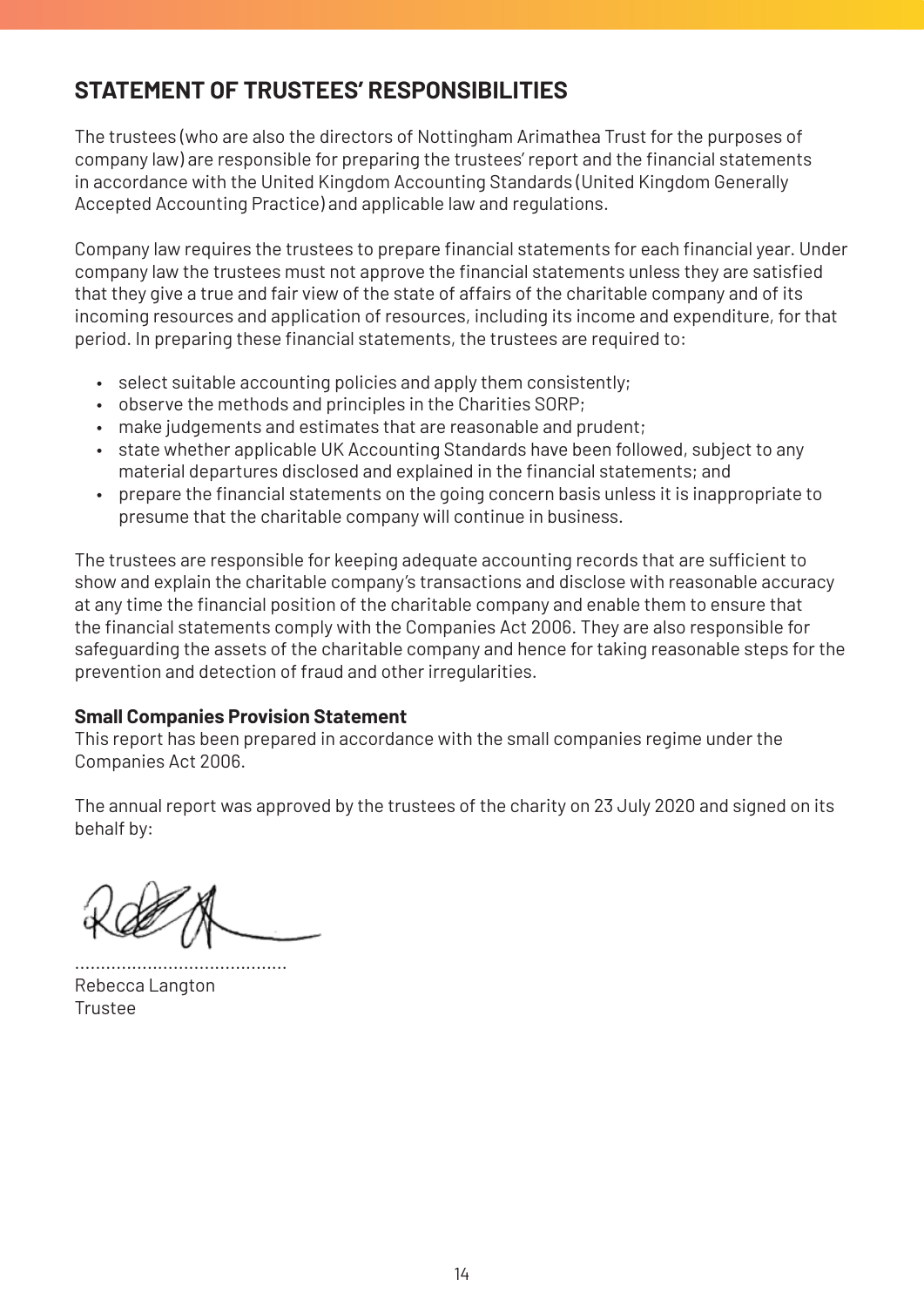# INDEPENDENT EXAMINER'S REPORT TO THE TRUSTEES OF NOTTINGHAM ARIMATHEA TRUST

### **Independent examiner's report to the trustees of Nottingham Arimathea Trust ('the Company')**

I report to the charity trustees on my examination of the accounts of the company for the year ended 31 December 2019.

### **Responsibilities and basis of report**

As the charity's trustees of the company (and also its directors for the purposes of company law) you are responsible for the preparation of the accounts in accordance with the requirements of the Companies Act 2006 ('the 2006 Act').

Having satisfied myself that the accounts of the Company are not required to be audited under Part 16 of the 2006 Act and are eligible for independent examination, I report in respect of my examination of your charity's accounts as carried out under section 145 of the Charities Act 2011 ('the 2011 Act'). In carrying out my examination I have followed the directions given by the Charity Commission under section 145(5) (b) of the 2011 Act.

### **Independent examiner's statement**

Since the Company's gross income exceeded £250,000 your examiner must be a member of a body listed in section 145 of the 2011 Act. I confirm that I am qualified to undertake the examination because I am a member and Fellow of the Association of Charity Independent Examiners, which is one of the listed bodies.

I have completed my examination. I confirm that no matters have come to my attention in connection with the examination giving me cause to believe that in any material respect:

- accounting records were not kept in respect of the Company as required by section 386 of the 2006 Act; or
- the accounts do not accord with those records; or
- the accounts do not comply with the accounting requirements of section 396 of the 2006 Act other than any requirement that the accounts give a 'true and fair' view which is not a matter considered as part of an independent examination; or
- the accounts have not been prepared in accordance with the methods and principles of the Statement of Recommended Practice for accounting and reporting by charities [applicable to charities preparing their accounts in accordance with the Financial Reporting Standard applicable in the UK and Republic of Ireland (FRS 102)].

I have no concerns and have come across no other matters in connection with the examination to which attention should be drawn in this report in order to enable a proper understanding of the accounts to be reached.

.................................... Date: ......................................

John O'Brien MSc, FCCA, FCIE, employee of Community Accounting Plus Fellow of the Association of Charity Independent Examiners 7 Mansfield Road, Nottingham, NG1 3FB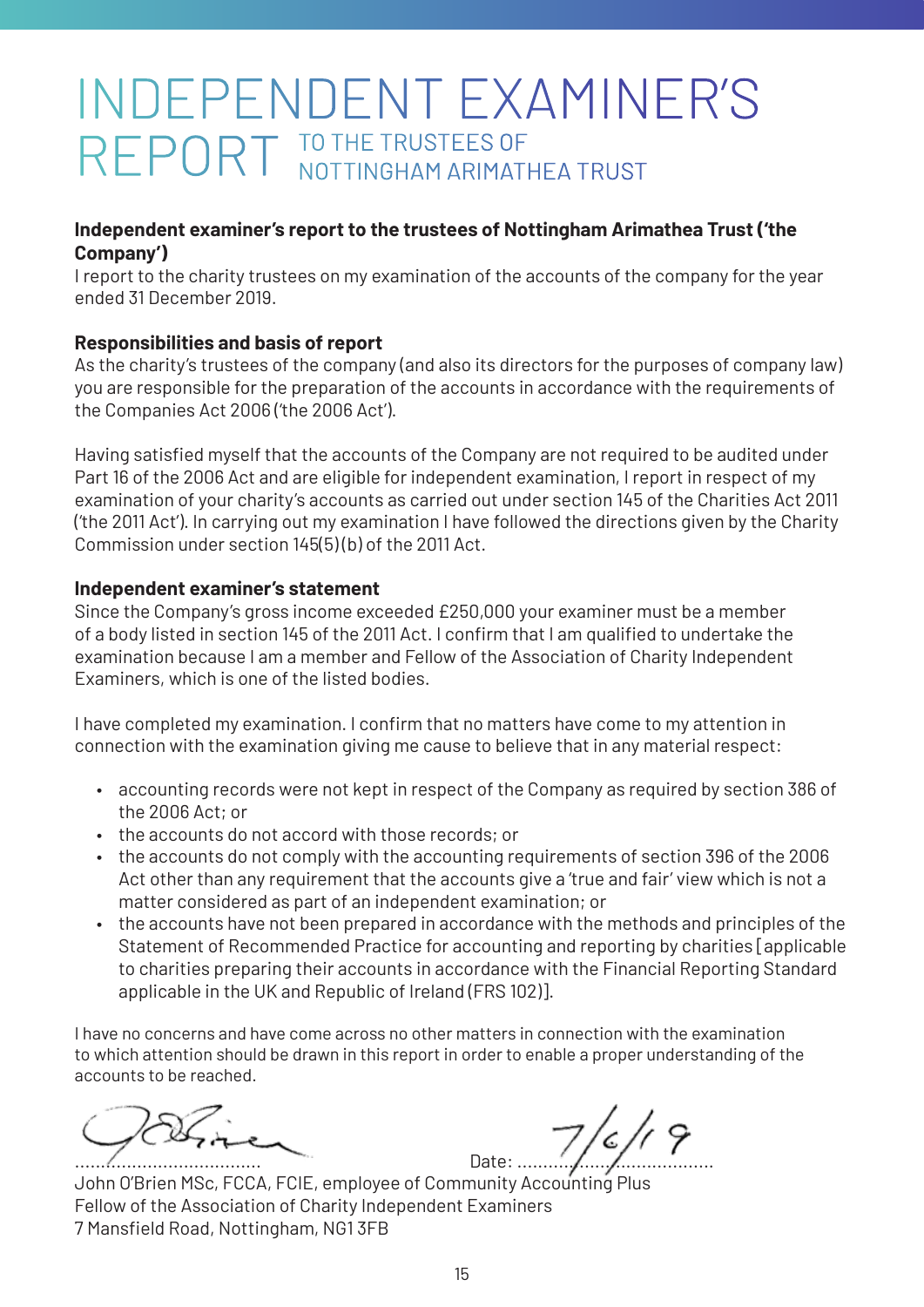# STATEMENT OF FINANCIAL ACTIVITIES FOR THE YEAR ENDED 31 DECEMBER 2019

**(Including Income and Expenditure Account and Statement of Total Recognised Gains and Losses)**

|                                              | <b>Note</b>   | <b>Unrestricted</b><br>funds £ | <b>Restricted</b><br>funds £ | <b>Total 2019 £</b> | <b>Total 2018 £</b> |
|----------------------------------------------|---------------|--------------------------------|------------------------------|---------------------|---------------------|
| <b>Income and Endowments</b><br>from:        |               |                                |                              |                     |                     |
| Donations and legacies                       | $\mathcal{P}$ | 27,414                         |                              | 27,414              | 39,814              |
| Charitable activities                        | 3             | 221,249                        | 69,960                       | 291,209             | 283,317             |
| Investment income                            | 5             | 94                             | $\qquad \qquad -$            | 94                  | 55                  |
| Other income                                 | 6             | 1,007                          |                              | 1,007               | 282                 |
| <b>Total Income</b>                          |               | 249.764                        | 69,960                       | 319,724             | 323,468             |
| <b>Expenditure on:</b>                       |               |                                |                              |                     |                     |
| Charitable activities                        | 7             | (245, 865)                     | (76, 718)                    | (322, 583)          | (307, 168)          |
| <b>Total Expenditure</b>                     |               | (245, 865)                     | (76, 718)                    | (322, 583)          | (307, 168)          |
| Net (expenditure)/income                     |               | 3,899                          | (6, 758)                     | (2,859)             | 16,300              |
| Net movement in funds                        |               | 3,899                          | (6, 758)                     | (2,859)             | 16,300              |
| <b>Reconciliation of funds:</b>              |               |                                |                              |                     |                     |
| <b>Total funds brought forward</b>           |               | 29,143                         | 41,293                       | 70,436              | 54,136              |
| <b>TOTAL FUNDS CARRIED</b><br><b>FORWARD</b> | 12            | 33,042                         | 34,535                       | 67,577              | 70,436              |

All of the charity's activities derive from continuing operations during the above two periods. The funds breakdown for the period is shown in note 12.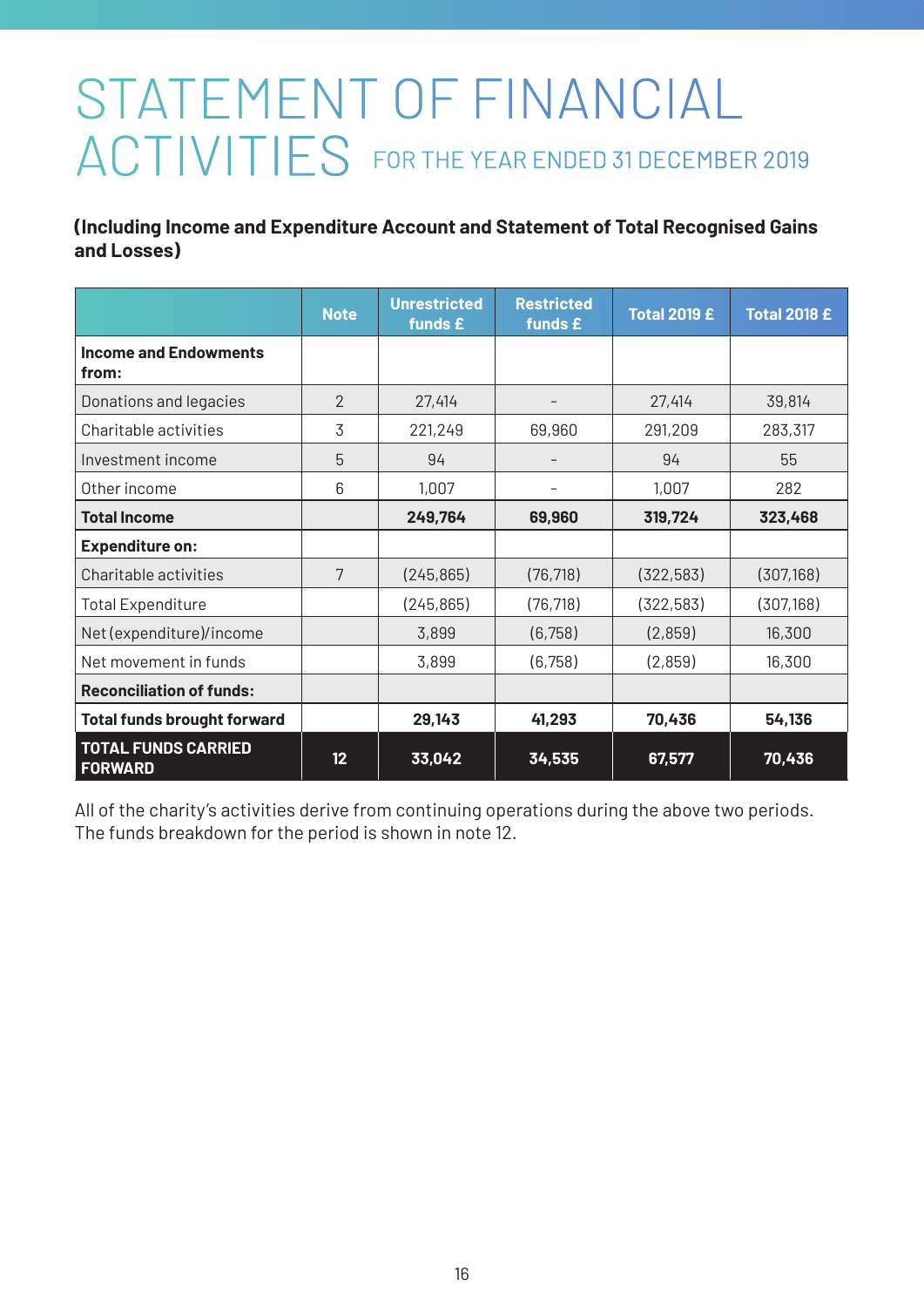# STATEMENT OF FINANCIAL ACTIVITIES FOR THE YEAR ENDED 31 DECEMBER 2019

### **(Including Income and Expenditure Account and Statement of Total Recognised Gains and Losses)**

These are the figures for the previous accounting period and are included for comparative purposes.

|                                    | <b>Note</b>     | <b>Unrestricted</b><br>funds £ | <b>Restricted</b><br>funds £ | <b>Total 2018 £</b> |
|------------------------------------|-----------------|--------------------------------|------------------------------|---------------------|
| <b>Income and Endowments from:</b> |                 |                                |                              |                     |
| Donations and legacies             | $\overline{2}$  | 39,814                         |                              | 39,814              |
| Charitable activities              | 3               | 161,362                        | 121,955                      | 283,317             |
| Investment income                  | 5               | 55                             |                              | 55                  |
| Other income                       | 6               | 282                            |                              | 282                 |
| <b>Total income</b>                |                 | 201,513                        | 121,955                      | 323,468             |
| <b>Expenditure on:</b>             |                 |                                |                              |                     |
| Charitable activities              | 7               | (209, 961)                     | (97, 207)                    | (307, 168)          |
| Total expenditure                  |                 | (209.961)                      | (97, 207)                    | (307, 168)          |
| Net expenditure                    |                 | (8,448)                        | 24,748                       | 16,300              |
| Net movement in funds              |                 | (8,448)                        | 24,748                       | 16,300              |
| <b>Reconciliation of funds:</b>    |                 |                                |                              |                     |
| <b>Total funds brought forward</b> |                 | 37,591                         | 16,545                       | 54,136              |
| <b>TOTAL FUNDS CARRIED FORWARD</b> | 12 <sub>2</sub> | 29,143                         | 41,293                       | 70,436              |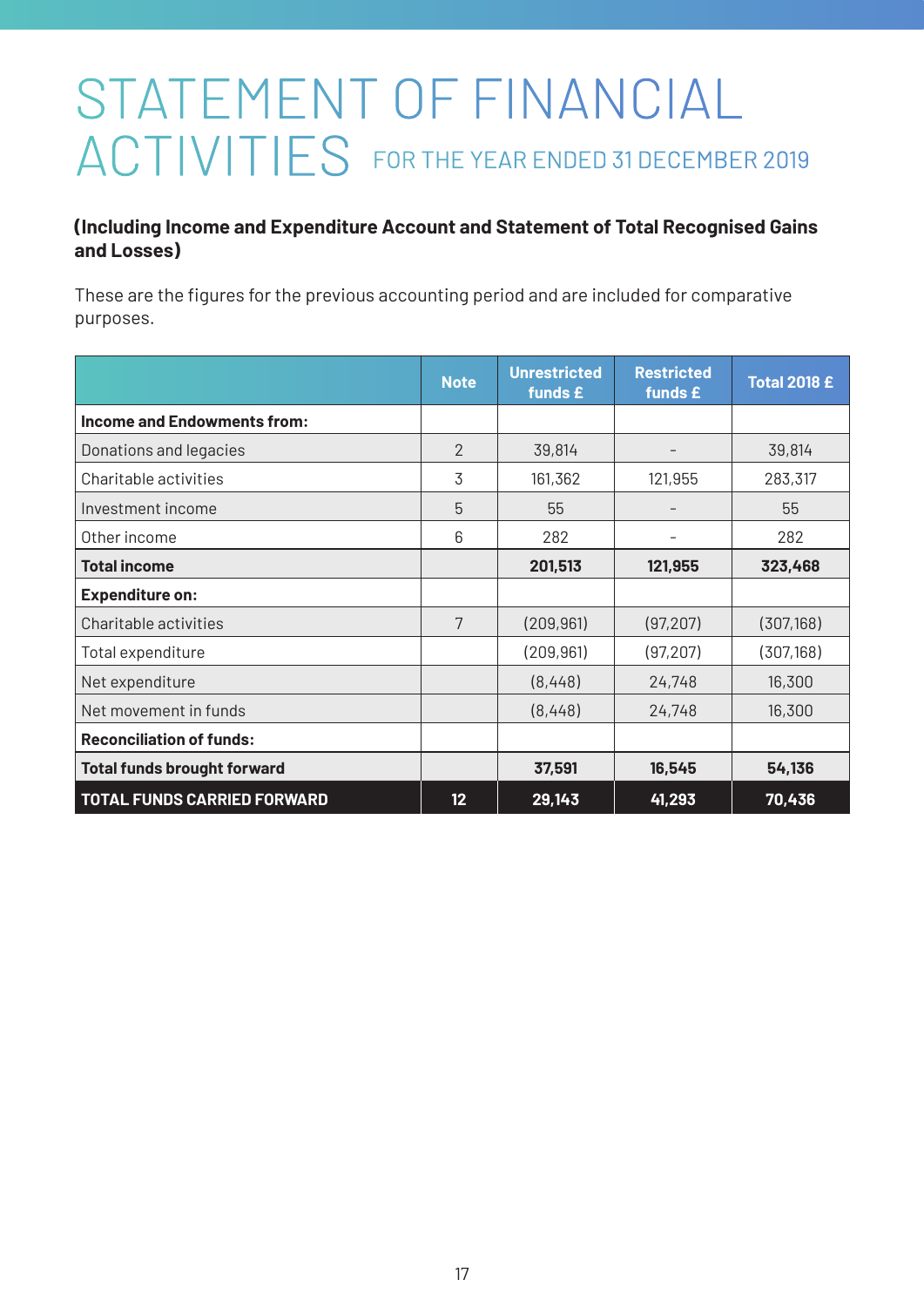# BALANCE SHEET AS AT 31 DECEMBER 2019

|                                                | <b>Note</b> | 2019 £  | 2018 £  |
|------------------------------------------------|-------------|---------|---------|
| <b>Current assets:</b>                         |             |         |         |
| Debtors                                        | 10          | 27,444  | 11,497  |
| Cash at bank and in hand                       |             | 44,967  | 62,919  |
|                                                |             | 72,411  | 74,416  |
| Creditors: Amounts falling due within one year | 11          | (4,834) | (3.980) |
| Net assets                                     |             | 67,577  | 70,436  |
| <b>Funds of the charity:</b>                   |             |         |         |
| Restricted funds                               |             | 34,535  | 41,293  |
| <b>Unrestricted income funds:</b>              |             |         |         |
| Unrestricted funds                             |             | 33,042  | 29,143  |
| <b>TOTAL FUNDS</b>                             | 12          | 67,577  | 70,436  |

For the financial year ending 31 December 2019 the charity was entitled to exemption from audit under section 477 of the Companies Act 2006 relating to small companies.

### **Directors' responsibilities:**

- The members have not required the charity to obtain an audit of its accounts for the year in question in accordance with section 476; and
- The directors acknowledge their responsibilities for complying with the requirements of the Act with respect to accounting records and the preparation of accounts.

These accounts have been prepared in accordance with the provisions applicable to companies subject to the small companies regime.

The financial statements on pages 13 to 25 were approved by the trustees, and authorised for issue on 23 July 2020 and signed on their behalf by:

......................................... Andrew Wilson Trustee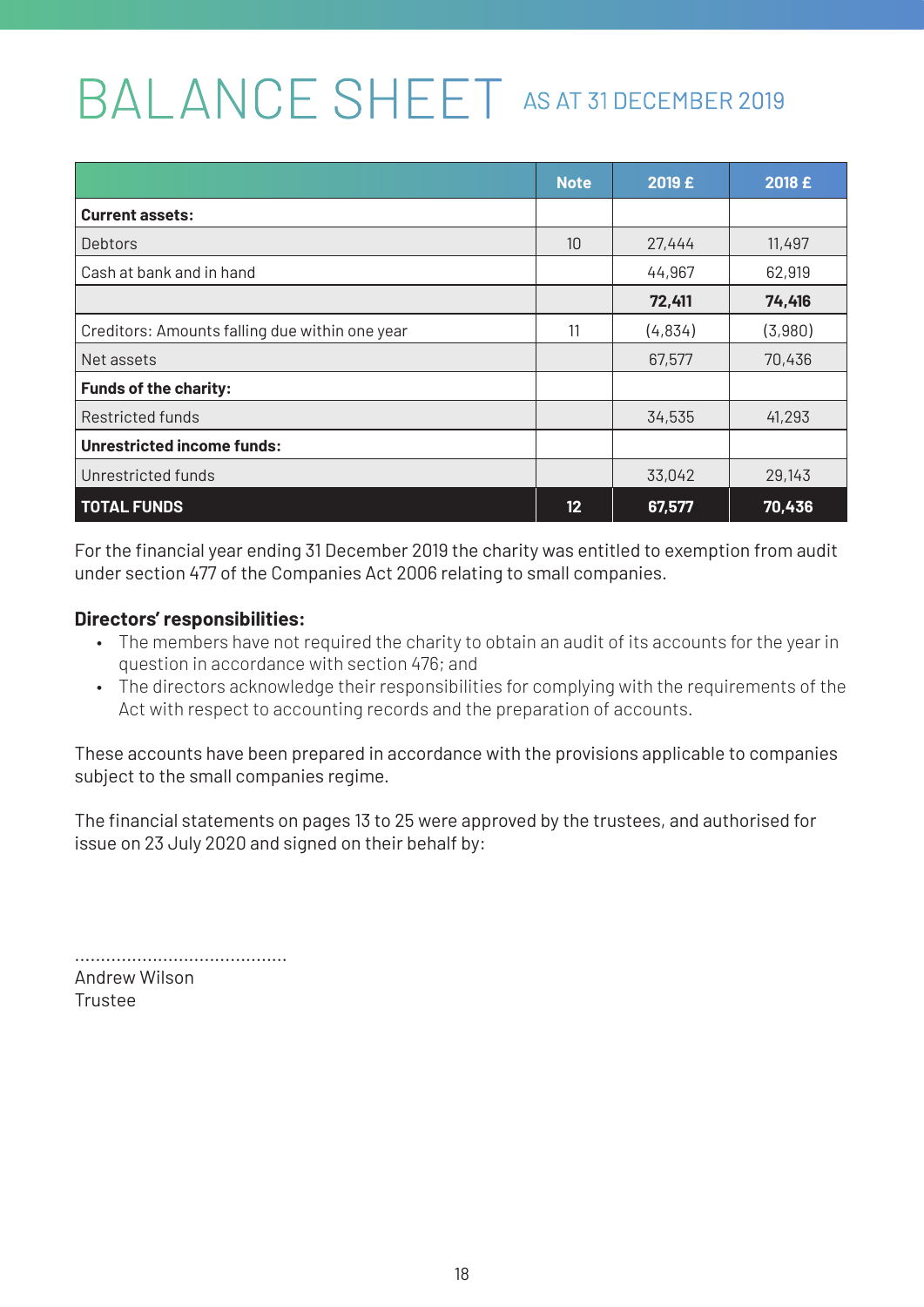# NOTES TO THE FINANCIAL STATEMENTS FOR THE YEAR ENDED 31 DECEMBER 2019

# **1. ACCOUNTING POLICIES**

### **Summary of significant accounting policies and key accounting estimates**

The principal accounting policies applied in the preparation of these financial statements are set out below. These policies have been consistently applied to all the years presented, unless otherwise stated.

### **Statement of compliance**

The financial statements have been prepared in accordance with Accounting and Reporting by Charities: Statement of Recommended Practice applicable to charities preparing their accounts in accordance with the Financial Reporting Standard applicable in the UK and Republic of Ireland (FRS 102) (effective 1 January 2015) - (Charities SORP (FRS 102)), the Financial Reporting Standard applicable in the UK and Republic of Ireland (FRS 102). They also comply with the Companies Act 2006 and Charities Act 2011.

### **Basis of preparation**

Nottingham Arimathea Trust meets the definition of a public benefit entity under FRS 102. Assets and liabilities are initially recognised at historical cost or transaction value unless otherwise stated in the relevant accounting policy notes.

### **Going concern**

The financial statements have been prepared on a going concern basis. The trustees assess whether the use of going concern is appropriate i.e. whether there are any material uncertainties related to events or conditions that may cast significant doubt on the ability of the charity to continue as a going concern. The trustees make this assessment in respect of a period of one year from the date of approval of the financial statements.

### **Exemption from preparing a cash flow statement**

The charity opted to adopt Bulletin 1 published on 2 February 2016 and have therefore not included a cash flow statement in these financial statements.

### **Expenditure**

All expenditure is recognised once there is a legal or constructive obligation to that expenditure, it is probable settlement is required and the amount can be measured reliably. All costs are allocated to the applicable expenditure heading that aggregate similar costs to that category. Where costs cannot be directly attributed to particular headings they have been allocated on a basis consistent with the use of resources, with central staff costs allocated on the basis of time spent, and depreciation charges allocated on the portion of the asset's use. Other support costs are allocated based on the spread of staff costs.

### **Charitable activities**

Charitable expenditure comprises those costs incurred by the charity in the delivery of its activities and services for its beneficiaries. It includes both costs that can be allocated directly to such activities and those costs of an indirect nature necessary to support them.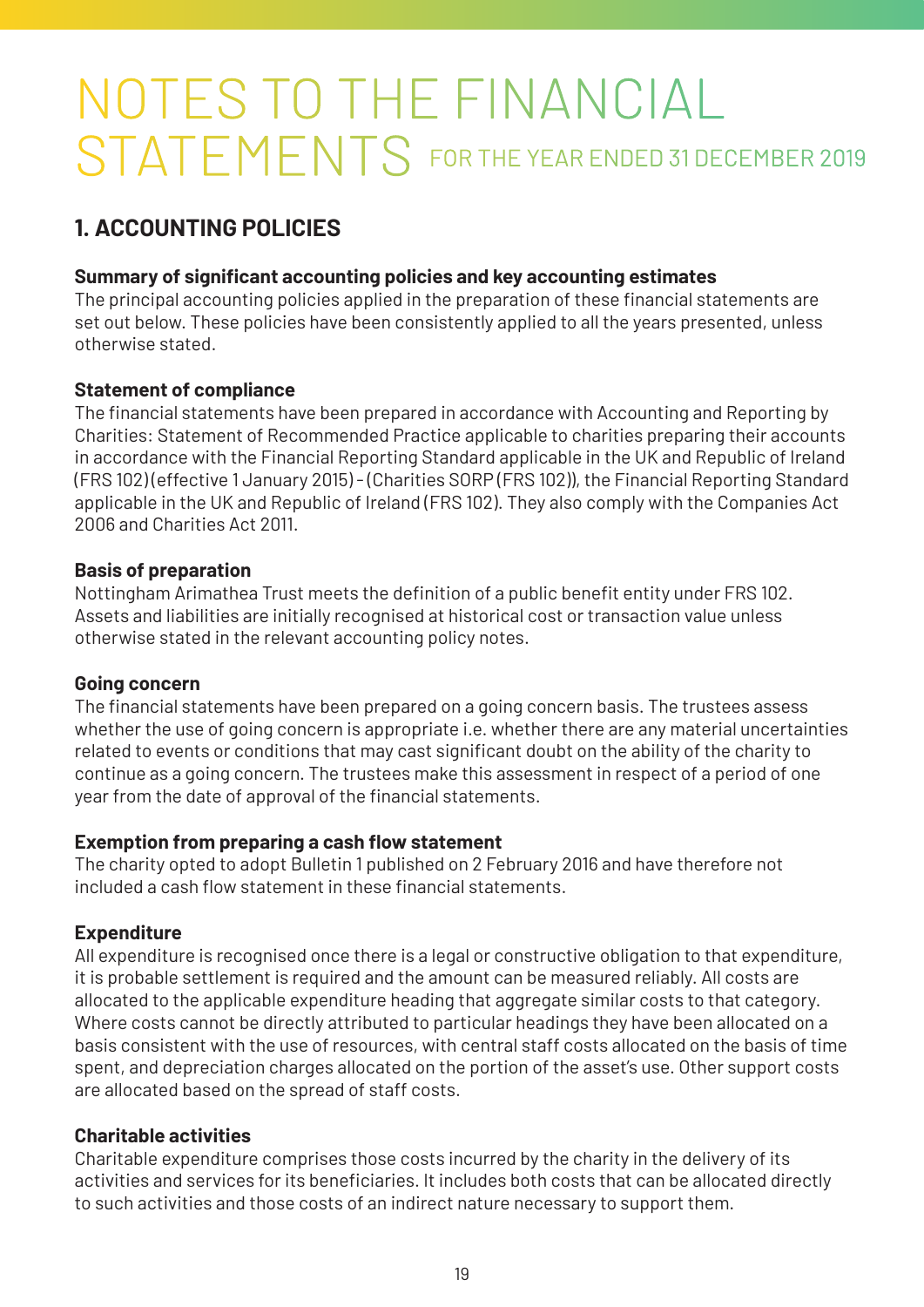### **Taxation**

The charity is considered to pass the tests set out in Paragraph 1 Schedule 6 of the Finance Act 2010 and therefore it meets the definition of a charitable company for UK corporation tax purposes. Accordingly, the charity is potentially exempt from taxation in respect of income or capital gains received within categories covered by Chapter 3 Part 11 of the Corporation Tax Act 2010 or Section 256 of the Taxation of Chargeable Gains Act 1992, to the extent that such income or gains are applied exclusively to charitable purposes.

### **Trade debtors**

Trade debtors are amounts due from other parties for services performed in the ordinary course of business. Trade debtors are recognised initially at the transaction price. They are subsequently measured at amortised cost using the effective interest method, less provision for impairment. A provision for the impairment of trade debtors is established when there is objective evidence that the charity will not be able to collect all amounts due according to the original terms of the receivables.

### **Cash and cash equivalents**

Cash and cash equivalents comprise cash on hand and call deposits, and other short-term highly liquid investments that are readily convertible to a known amount of cash and are subject to an insignificant risk of change in value.

### **Trade creditors**

Trade creditors are obligations to pay for goods or services that have been acquired in the ordinary course of business from suppliers. Accounts payable are classified as current liabilities if the charity does not have an unconditional right, at the end of the reporting period, to defer settlement of the creditor for at least twelve months after the reporting date. If there is an unconditional right to defer settlement for at least twelve months after the reporting date, they are presented as non-current liabilities. Trade creditors are recognised initially at the transaction price and subsequently measured at amortised cost using the effective interest method.

### **Fund structure**

Unrestricted income funds are general funds that are available for use at the trustees' discretion in furtherance of the objectives of the charity.

Restricted income funds are those grants for use in a particular area or for specific purposes, the use of which is restricted to that area or purpose.

### **Pensions and other post retirement obligations**

The charity operates a defined contribution pension scheme for employees. The assets of the scheme are held separately from those of the charity. Pension costs charges in the Statement of Financial Activities represent the contributions payable by the charity during the year.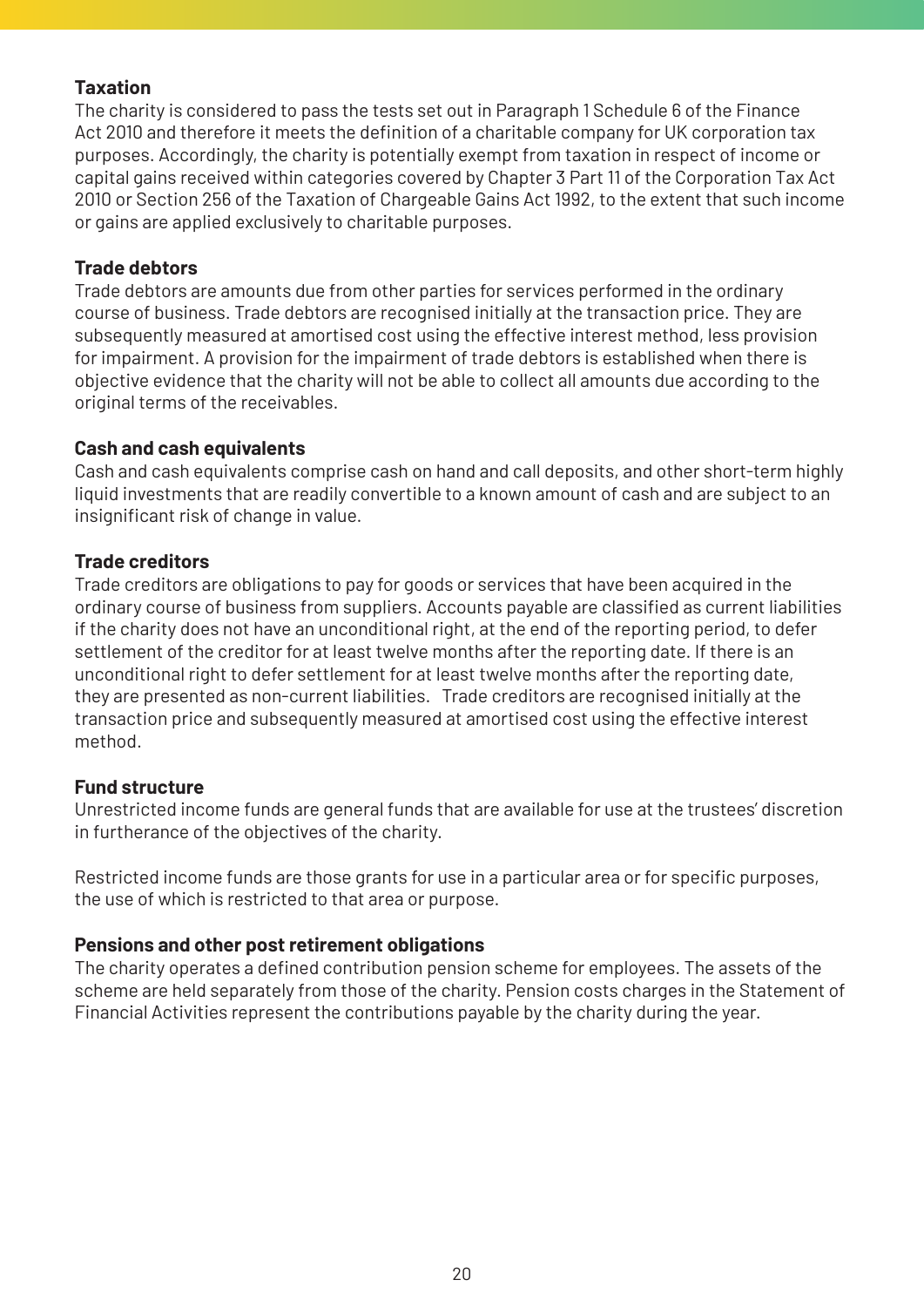# **2. INCOME FROM DONATIONS AND LEGACIES**

|                                   | <b>Unrestricted</b><br>funds £ | <b>Total 2019 £</b> | <b>Total 2018 £</b> |
|-----------------------------------|--------------------------------|---------------------|---------------------|
| <b>Donations and legacies:</b>    |                                |                     |                     |
| Donations from individuals        | 6,969                          | 6,969               | 10,096              |
| Grants, including capital grants: |                                |                     |                     |
| Grants from other charities       | 20,445                         | 20,445              | 29,718              |
| <b>TOTALS</b>                     | 27.414                         | 27,414              | 39,814              |

# **3. INCOME FROM CHARITABLE ACTIVITIES**

|                         | <b>Unrestricted</b><br>funds £ | <b>Restricted</b><br>funds £ | <b>Total 2019 £</b> | <b>Total 2018 £</b> |
|-------------------------|--------------------------------|------------------------------|---------------------|---------------------|
| Grants & donations      |                                | 69,960                       | 69,960              | 121,955             |
| Rental income           | 216,963                        |                              | 216,963             | 156,642             |
| Internship & placements | 3,786                          |                              | 3,786               | 4,720               |
| Training income         | 500                            | -                            | 500                 | -                   |
| <b>TOTALS</b>           | 221,249                        | 69,960                       | 291,209             | 283,317             |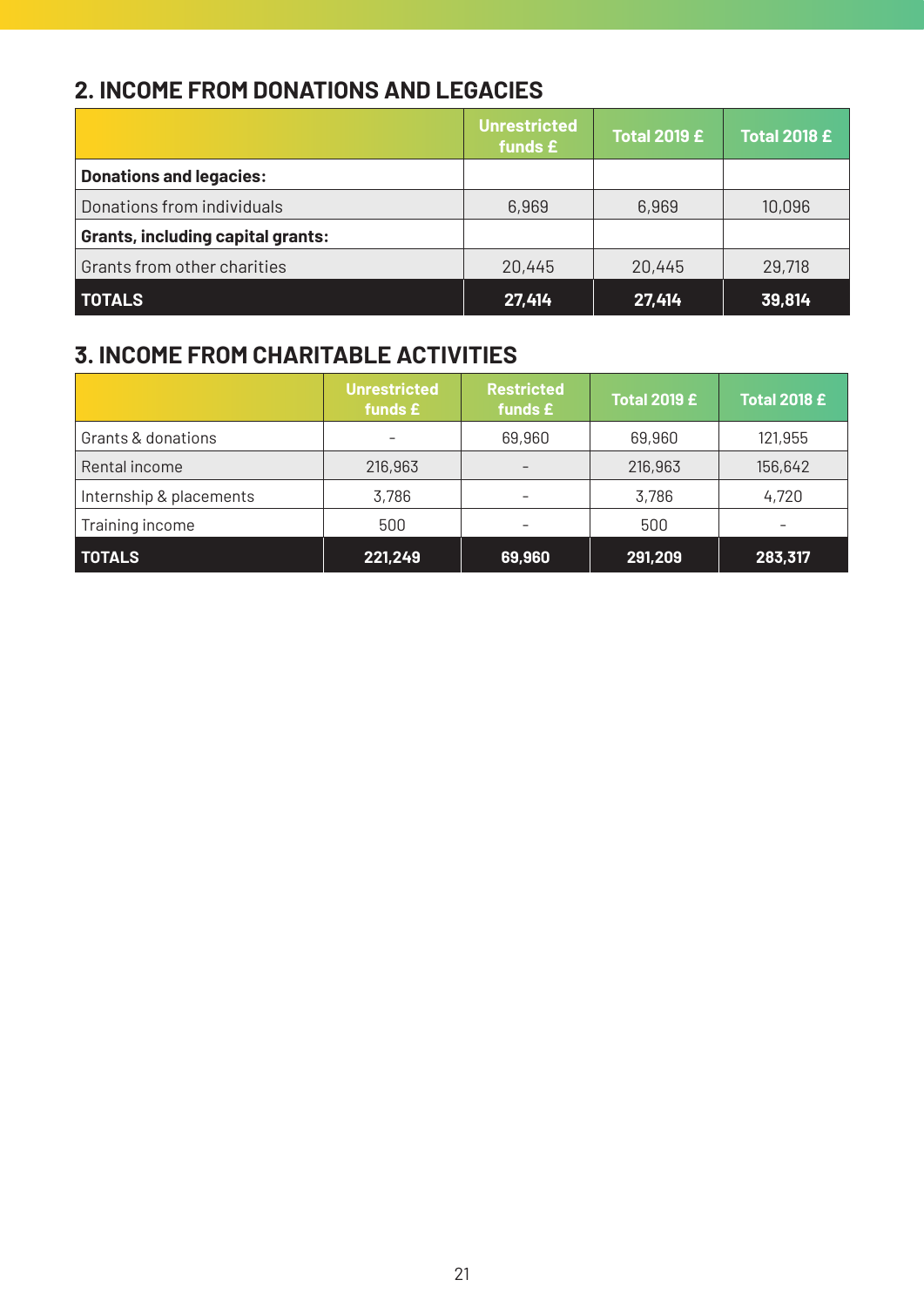# **4. GRANTS & DONATIONS**

|                                               | <b>Unrestricted</b><br>funds £ | <b>Restricted</b><br>funds £ | <b>Total £</b> |
|-----------------------------------------------|--------------------------------|------------------------------|----------------|
| Lloyds Bank Foundation                        |                                | 25,000                       | 25,000         |
| Nottingham & Nottinghamshire Refugee Forum    |                                | 8,875                        | 8,875          |
| The Lady Hind Trust                           | 5,500                          |                              | 5,500          |
| University of Nottingham (Peer Mentoring)     |                                | 8,000                        | 8,000          |
| Access to Work                                |                                | 5,399                        | 5,399          |
| Nottinghamshire Community Foundation (#iwill) | -                              | 5,000                        | 5,000          |
| Folio Trust (Big Give)                        |                                | 5,000                        | 5,000          |
| Souter Charitable Trust (Travel Fund)         |                                | 3,000                        | 3,000          |
| J N Derbyshire Trust                          |                                | 3,000                        | 3,000          |
| The 1986 Jones Charitable Trust               | 3,000                          |                              | 3,000          |
| St Luke's Church                              | 1,800                          |                              | 1,800          |
| Near Neighbours                               |                                | 1,500                        | 1,500          |
| St Peter's & All Saints                       | 1,500                          |                              | 1,500          |
| Thomas Farr (Peer Mentoring)                  |                                | 1,000                        | 1,000          |
| The Big Give                                  | 1,905                          | 3,551                        | 5,456          |
| The Sage Trust                                | 1,000                          |                              | 1,000          |
| All Souls Community Centre                    | 1,000                          |                              | 1,000          |
| Vicars' Relief Fund                           |                                | 635                          | 635            |
| Sundry donations                              | 11,709                         |                              | 11,709         |
| <b>TOTALS</b>                                 | 27,414                         | 69,960                       | 97,374         |

# **5. INVESTMENT INCOME**

|                                         | <b>Unrestricted</b><br>funds $f$ | Total 2019 $\boldsymbol{\mathsf{E}}$ | <b>Total 2018 £</b> |
|-----------------------------------------|----------------------------------|--------------------------------------|---------------------|
| Interest receivable and similar income: |                                  |                                      |                     |
| Interest receivable on bank deposits    | 94                               | 94                                   | 55                  |

# **6. OTHER INCOME**

|                   | <b>Unrestricted</b><br>funds £ | Total 2019 $\boldsymbol{\epsilon}$ \ | <b>Total 2018 £</b> |
|-------------------|--------------------------------|--------------------------------------|---------------------|
| Fees and supplies | 1,007                          | 1,007                                | 282                 |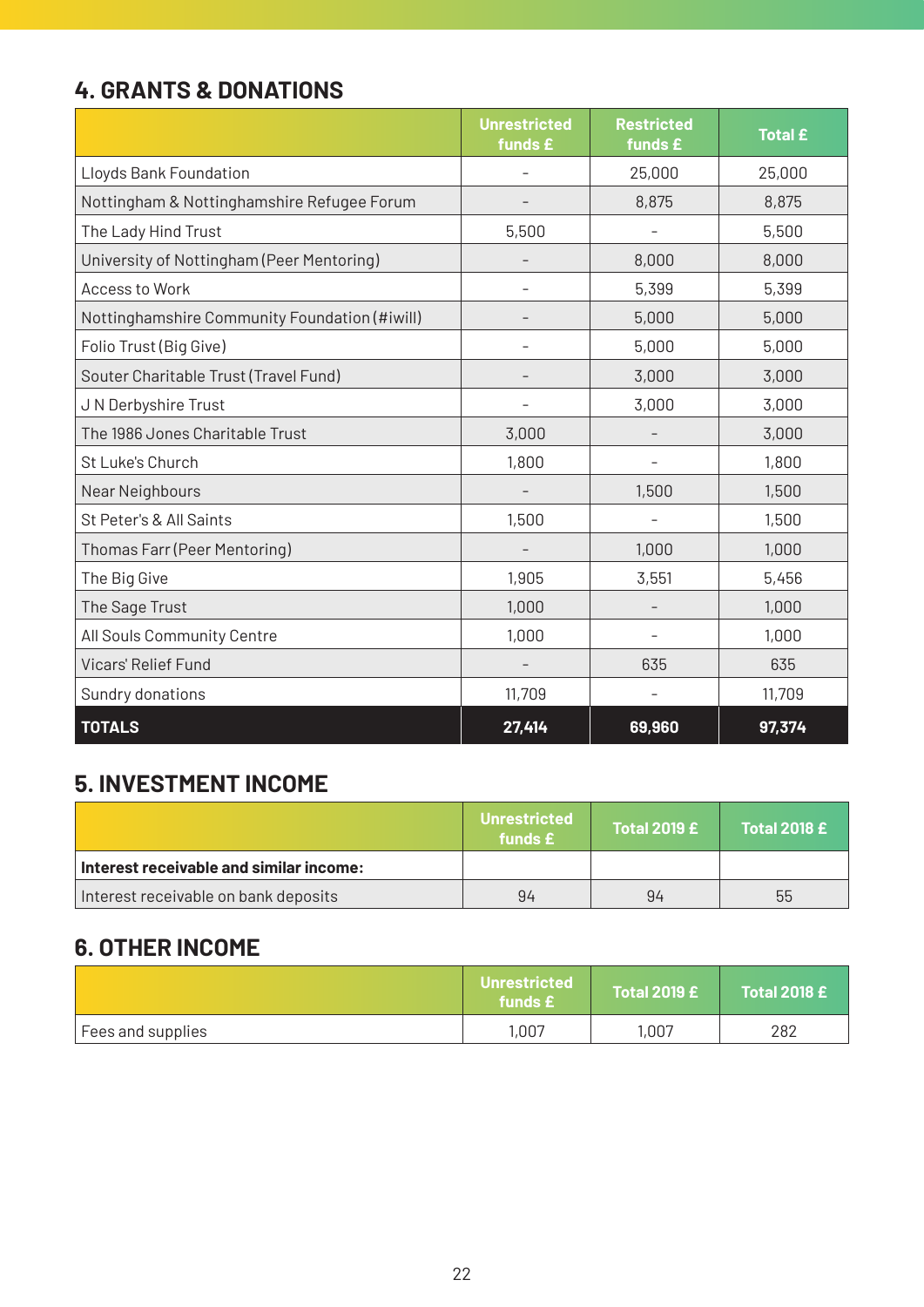# **7. EXPENDITURE ON CHARITABLE ACTIVITIES**

|                        | <b>Unrestricted</b><br>funds $E$ | <b>Restricted</b><br>funds $E$ | <b>Total 2019 £</b> | <b>Total 2018 £</b> |
|------------------------|----------------------------------|--------------------------------|---------------------|---------------------|
| Subscriptions          | 739                              |                                | 739                 | 1,178               |
| Housing costs          | 125,832                          | 4,988                          | 130,820             | 131,331             |
| Office & general costs | 14,074                           | 6,589                          | 20,663              | 21,381              |
| Residents support      | 2,755                            | 1,271                          | 4,026               | 2,195               |
| Residents activities   | 616                              | 768                            | 1,384               | 3,279               |
| Sundry payments        | 410                              | $\qquad \qquad -$              | 410                 | 469                 |
| Volunteer expenses     | 298                              | 296                            | 594                 | 987                 |
| Interpreters           | 2,111                            |                                | 2,111               | 1,482               |
| Legal & professional   | 6,484                            | 10                             | 6,494               | 6,304               |
| Training               | 1,790                            | $\qquad \qquad -$              | 1,790               | 1,989               |
| Salaries & NIC         | 90,756                           | 62,796                         | 153,552             | 136,573             |
| <b>TOTALS</b>          | 245,865                          | 76,718                         | 322,583             | 307,168             |

### **8. FEES PAYABLE TO INDEPENDENT EXAMINER**

During the period, the fees payable (excluding VAT) to the charity's independent examiner Community Accounting Plus are analysed as follows:

|                         | 2019 £ | 2018 £ |
|-------------------------|--------|--------|
| Independent examination | 800    | 576    |
| Payroll services        | 604    | 544    |
| Bookkeeping services    | 220    | -      |
| <b>TOTALS</b>           | 1,624  | 1,120  |

# **9. STAFF COSTS**

The aggregate payroll costs were as follows:

| Staff costs during the year were: | 2019E   | 2018E   |
|-----------------------------------|---------|---------|
| Wages and salaries                | 137,161 | 122,196 |
| Social security costs             | 9,610   | 8,398   |
| Pension costs                     | 6,781   | 5,979   |
| <b>TOTALS</b>                     | 153,552 | 136,573 |

The monthly average number of persons (including senior management team) employed by the charity during the year was as follows:

|                                        | <b>SZOTA NA</b> | <b>2018 No.</b> |
|----------------------------------------|-----------------|-----------------|
| The average number of persons employed |                 |                 |

5 (2018 - 4) of the above employees participated in the Defined Contribution Pension Schemes.

Contributions to the employee pension schemes for the year totalled £6,781 (2018 - £5,979).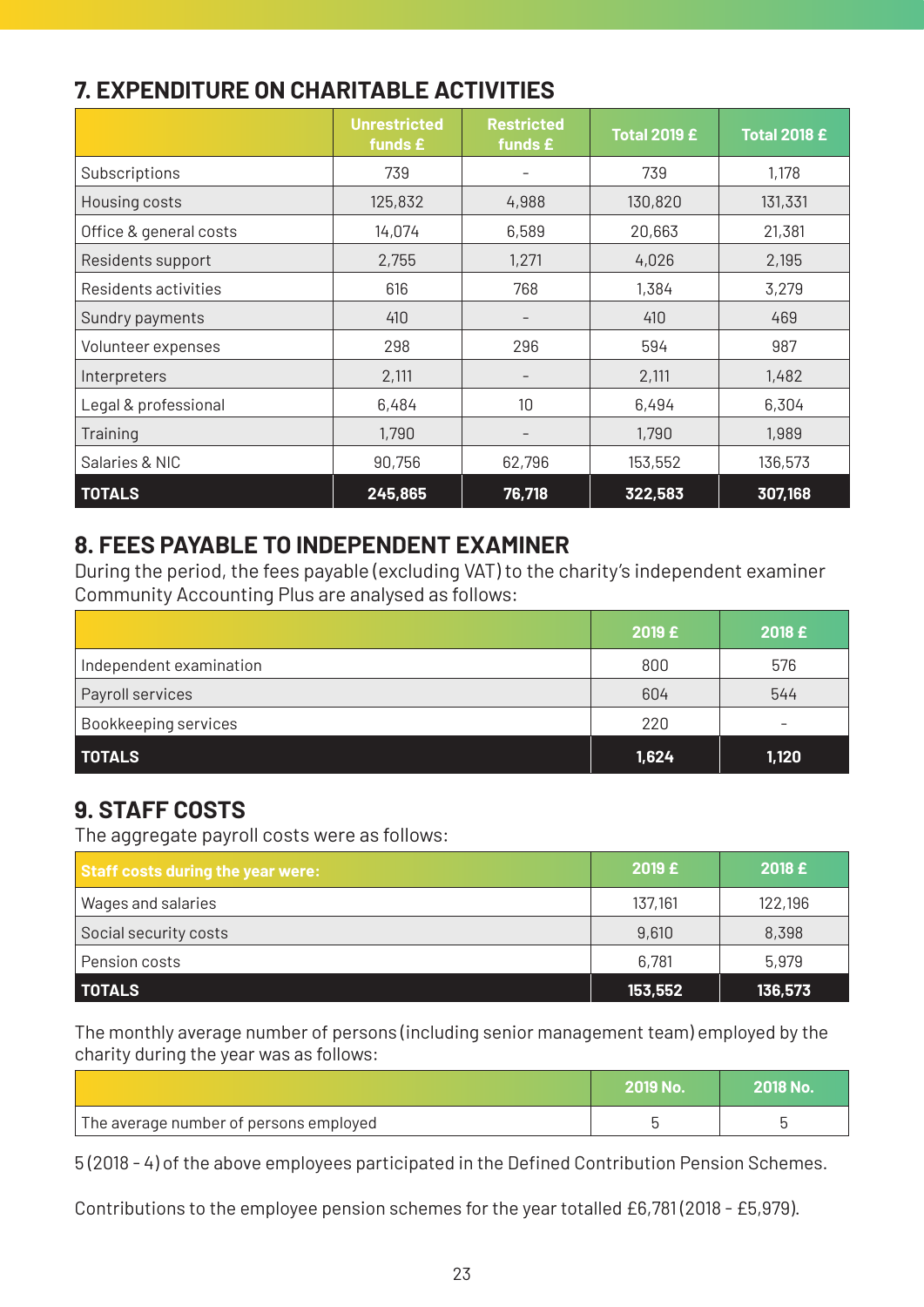No employee received emoluments of more than £60,000 during the year.

The total employee benefits of the key management personnel of the charity were £66,293 (2018 - £58,989).

# **10. DEBTORS**

|               | 2019 £ | 2018 £                   |
|---------------|--------|--------------------------|
| Trade debtors | 26,971 | 11,497                   |
| Prepayments   | 315    | $\overline{\phantom{0}}$ |
| Other debtors | 158    | -                        |
| I TOTALS      | 27,444 | 11,497                   |

# **11. CREDITORS: AMOUNTS FALLING DUE WITHIN ONE YEAR**

|                              | 2019E | 2018E |
|------------------------------|-------|-------|
| Trade creditors              | 2,949 | 3,261 |
| <sup>1</sup> Other creditors | 1,885 | 719   |
| <b>TOTALS</b>                | 4,834 | 3,980 |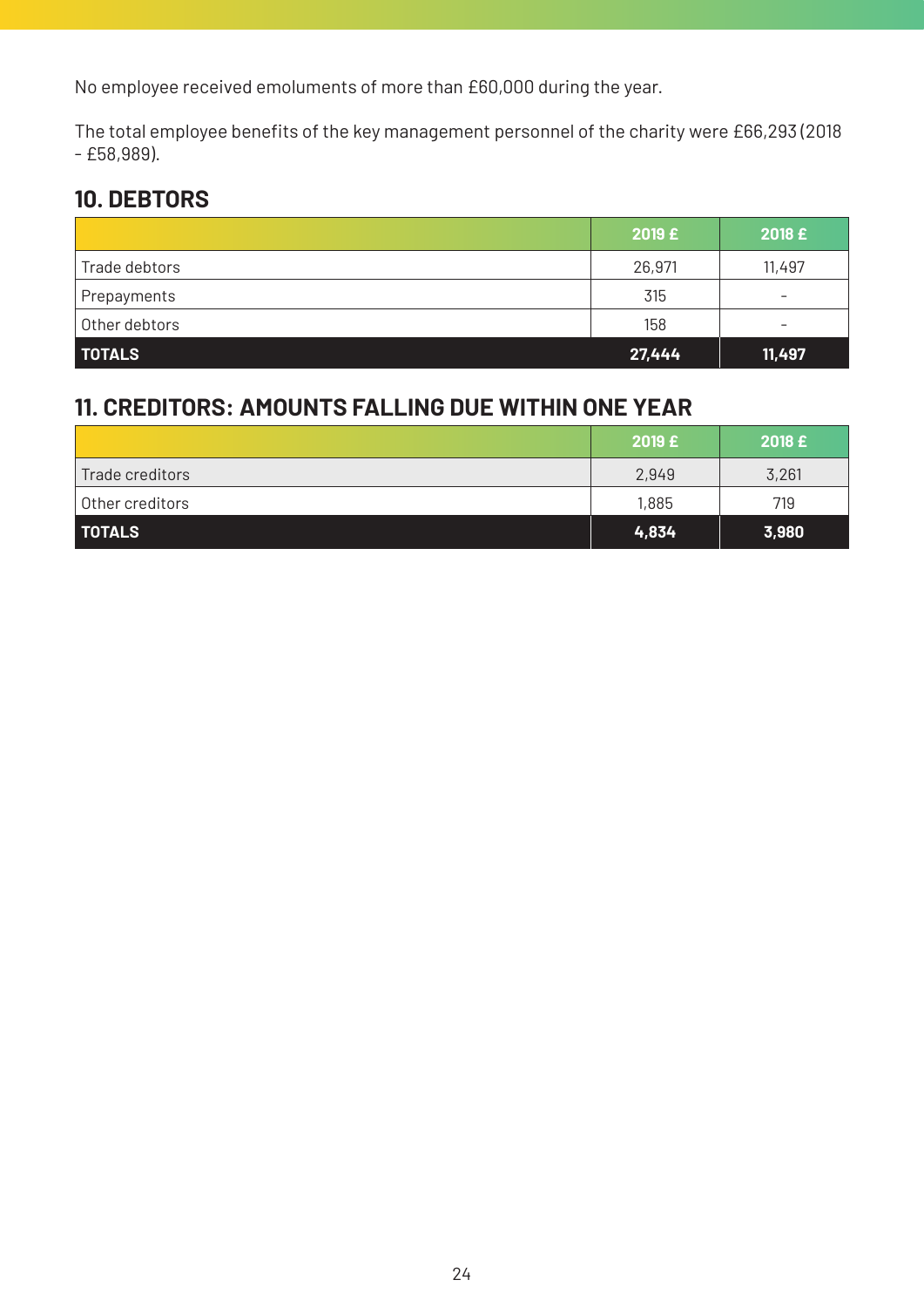# **12. FUNDS**

|                                                    | <b>Balance at</b><br>1 January<br>2019 £ | <b>Incoming</b><br>resources £ | <b>Resources</b><br>expended £ | <b>Balance at</b><br><b>31 December</b><br>2019 £ |
|----------------------------------------------------|------------------------------------------|--------------------------------|--------------------------------|---------------------------------------------------|
| <b>Unrestricted funds:</b>                         |                                          |                                |                                |                                                   |
| General                                            |                                          |                                |                                |                                                   |
| <b>General Fund</b>                                | 29,143                                   | 249,764                        | (245, 865)                     | 33,042                                            |
| <b>Restricted funds</b>                            |                                          |                                |                                |                                                   |
| Nottingham Together                                | 10,629                                   |                                | (10,629)                       |                                                   |
| Staff Salaries (Lloyds)                            | 740                                      | 25,000                         | (24, 842)                      | 898                                               |
| Legal project (Awards for All)                     | 9,127                                    |                                | (9, 127)                       |                                                   |
| Refugee & Asylum Consortium                        | (260)                                    | 8,875                          | (10, 772)                      | (2, 157)                                          |
| <b>NACCOM</b>                                      | 103                                      | $\qquad \qquad -$              | (103)                          |                                                   |
| Housing Set Up Fund                                | 8.774                                    | 3,551                          | (2,798)                        | 9,527                                             |
| #iwill (Nottinghamshire Community Foun-<br>dation) | 4,243                                    | 5,000                          | (5,707)                        | 3,536                                             |
| Disabled Support (Access to Work)                  |                                          | 5,399                          | (4,834)                        | 565                                               |
| Radford Community Housing Trust                    | 2,652                                    |                                | (1, 239)                       | 1,413                                             |
| Nottingham Together Events                         | 13                                       |                                | (13)                           |                                                   |
| Near Neighbours                                    | 3,280                                    | 1,500                          | (4,780)                        | $\overline{\phantom{a}}$                          |
| <b>Vicars Relief Fund</b>                          | 250                                      | 635                            | (635)                          | 250                                               |
| Legal Fund                                         | 1,469                                    |                                | (566)                          | 903                                               |
| Residents' Travel Fund                             | 273                                      | 3,000                          | (673)                          | 2,600                                             |
| Housing Maintenance (J N Derbyshire)               |                                          | 3,000                          |                                | 3,000                                             |
| Peer Mentoring                                     | $\qquad \qquad -$                        | 9,000                          |                                | 9,000                                             |
| Big Give (Christmas Challenge)                     |                                          | 5,000                          |                                | 5,000                                             |
| <b>Total restricted funds</b>                      | 41,293                                   | 69,960                         | (76, 718)                      | 34,535                                            |
| <b>TOTAL FUNDS</b>                                 | 70,436                                   | 319,724                        | (322, 583)                     | 67,577                                            |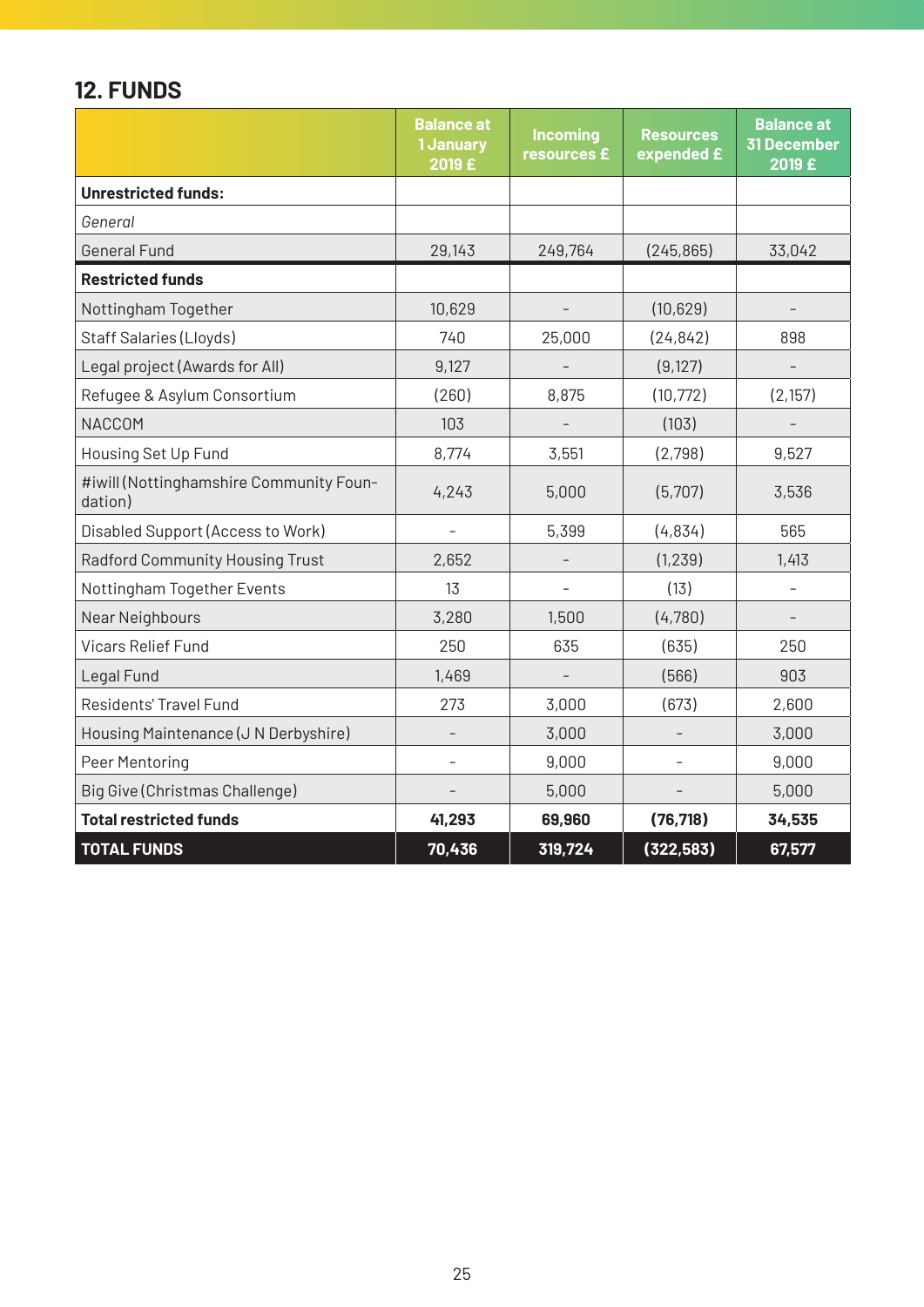These are the figures for the previous accounting period and are included for comparative purposes:

|                                                    | <b>Balance at</b><br>1 January<br>2018 £ | <b>Incoming</b><br>resources £ | <b>Resources</b><br>expended £ | Balance at<br><b>31 December</b><br>2018 £ |
|----------------------------------------------------|------------------------------------------|--------------------------------|--------------------------------|--------------------------------------------|
| <b>Unrestricted funds</b>                          |                                          |                                |                                |                                            |
| General                                            |                                          |                                |                                |                                            |
| <b>General Fund</b>                                | 37,591                                   | 201,513                        | (209, 961)                     | 29,143                                     |
| <b>Restricted funds</b>                            |                                          |                                |                                |                                            |
| Nottingham Together                                | $\overline{\phantom{0}}$                 | 35,248                         | (24, 619)                      | 10,629                                     |
| Staff Salaries (Lloyds)                            | $\overline{\phantom{m}}$                 | 25,000                         | (24, 260)                      | 740                                        |
| Legal project (Awards for All)                     |                                          | 10,000                         | (873)                          | 9,127                                      |
| Refugee & Asylum Consortium                        | (530)                                    | 10,000                         | (9,730)                        | (260)                                      |
| <b>NACCOM</b>                                      |                                          | 10,000                         | (9,897)                        | 103                                        |
| Housing Set Up Fund                                | 5,727                                    | 7.264                          | (4, 217)                       | 8.774                                      |
| Near Neighbours                                    |                                          | 5,900                          | (2,620)                        | 3,280                                      |
| #iwill (Nottinghamshire Community Foun-<br>dation) |                                          | 5,000                          | (757)                          | 4,243                                      |
| Disabled Support (Access to Work)                  | 604                                      | 4,415                          | (5,019)                        |                                            |
| Radford Community Housing Trust                    | $\overline{\phantom{m}}$                 | 3,050                          | (398)                          | 2,652                                      |
| Nottingham Together Events                         | $\qquad \qquad -$                        | 2,000                          | (1,987)                        | 13                                         |
| Nottingham Together small grants                   | $\overline{\phantom{a}}$                 | 1,968                          | (1,968)                        |                                            |
| <b>Vicars Relief Fund</b>                          | -                                        | 1,050                          | (800)                          | 250                                        |
| <b>Green Pastures</b>                              | $\overline{\phantom{0}}$                 | 500                            | (500)                          |                                            |
| Local Sustainability                               |                                          | 500                            | (500)                          |                                            |
| Legal Fund                                         | 1,829                                    | 60                             | (420)                          | 1,469                                      |
| Residents Activities (Awards for All)              | 6,894                                    |                                | (6,894)                        |                                            |
| Residents' Travel Fund                             | 1,532                                    |                                | (1, 259)                       | 273                                        |
| Peer Mentoring                                     | 489                                      |                                | (489)                          |                                            |
| <b>Total restricted funds</b>                      | 16,545                                   | 121,955                        | (97, 207)                      | 41,293                                     |
| <b>TOTAL FUNDS</b>                                 | 54,136                                   | 323,468                        | (307, 168)                     | 70,436                                     |

### **The specific purposes for which the funds are to be applied are as follows:**

- Nottingham Together gave us funding for 3 different funds in 2018; The main funding was for a resettlement project and used mainly to fund staff salaries; the Events fund was to deliver cultural events which took place during the year; finally the small grants funding was used to extend a bedroom so that we could use a smaller room and therefore create an additional bed space for destitute asylum seekers;
- The Staff Salaries Fund was funded by Lloyds and put towards salary costs;
- The Legal Project is funded by the 2018 grant from Awards for All, is to develop our application to OSIC to become a regulated asylum & protection level 1 accredited organisation;
- The Refugee Asylum Consortium Fund provides funding from Nottingham and Nottinghamshire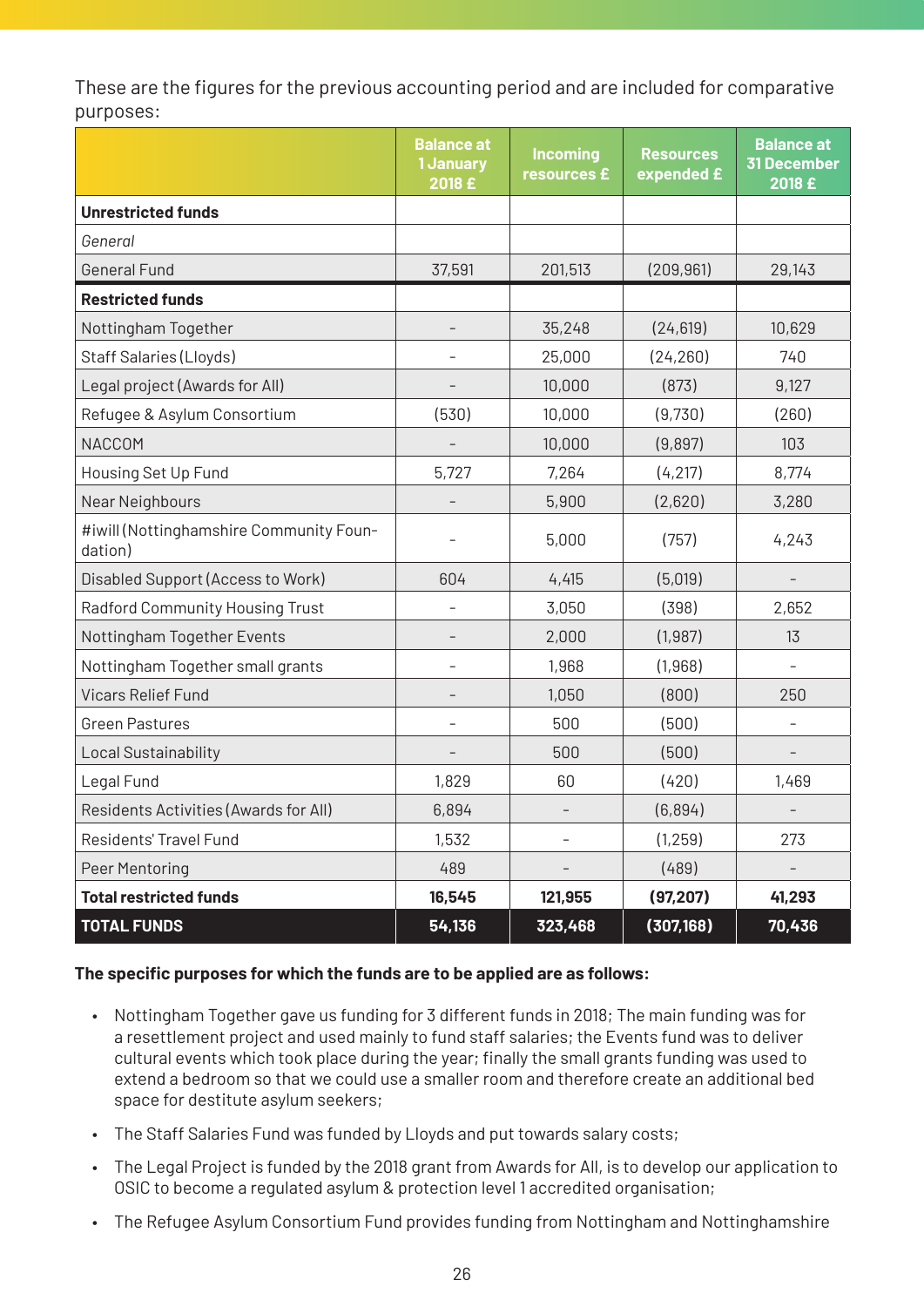Refugee Forum, for provision of advice and support for refugees and to enable refugees and asylum seekers to be supported into voluntary roles to develop skills for employment;

- The funding from NACCOM (The No Accommodation Network) is a grant from the 2017 Guardian Appeal and to be used by NACCOM member charities of which Nottingham Arimathea Trust is one. This funding helped to cover mostly core costs;
- The Housing Set up Fund received donations through the Big Give campaign; the funds are being used to apply for HMO licences and to purchase furniture and white goods for new properties;
- The Near Neighbours funding was for volunteer action days;
- The #iwill fund was money received from the Nottinghamshire Community Foundation was also spent on volunteer action days;
- The Disabled Support (Access to Work) fund is funded by the Department for Work and Pensions and is to provide practical support to people with disabilities in the work place;
- The Radford Community Housing Trust provided funds for a number of community events;
- The Vicars Relief Fund is funding for residents to access move on accommodation;
- The Legal Fund is made up of individual donations and is to help residents with any legal issues;
- The Residents Travel Fund receives transport funding from The Souter Trust to meet residents needs;
- The Peer Mentoring Fund received funding last year from Near Neighbours, Evan Cornish Foundation and Nottinghamshire County Council, and this year from the University of Nottingham and from Thomas Farr;
- The Housing Maintenance fund is funded by the J N Derbyshire Trust and is for the general maintenance work needed;
- The Big Give funding was received to cover some of the costs of housing furniture, equipment. maintenance and utilities;
- The Residents Activities Fund is funded by Awards for All and was to provide training and support for the residents; to get them involved in local forums and using their own voices to raise awareness of their situation and build solidarity with other campaigners;
- The Green Pastures fund was for welcome packs for new residents;
- The Local Sustainability Fund was to ensure that the charity is more sustainable for the future.

### **13. ANALYSIS OF NET ASSETS BETWEEN FUNDS**

|                            | <b>Unrestricted funds</b> |                           |                    |
|----------------------------|---------------------------|---------------------------|--------------------|
|                            | <b>General £</b>          | <b>Restricted funds £</b> | 20189Total funds £ |
| Current assets             | 37,876                    | 34,535                    | 72,411             |
| Current liabilities        | (4,834)                   |                           | (4,834)            |
| <b>TOTAL NET ASSETS</b>    | 33,042                    | 34,535                    | 67,577             |
|                            | <b>Unrestricted funds</b> |                           |                    |
|                            | <b>General £</b>          | <b>Restricted funds £</b> | 2018 Total funds £ |
| Current assets             | 33,123                    | 41,293                    | 74,416             |
| <b>Current liabilities</b> | (3,980)                   | ۰                         | (3,980)            |
| <b>TOTALS</b>              | 29,143                    | 41,293                    | 70,436             |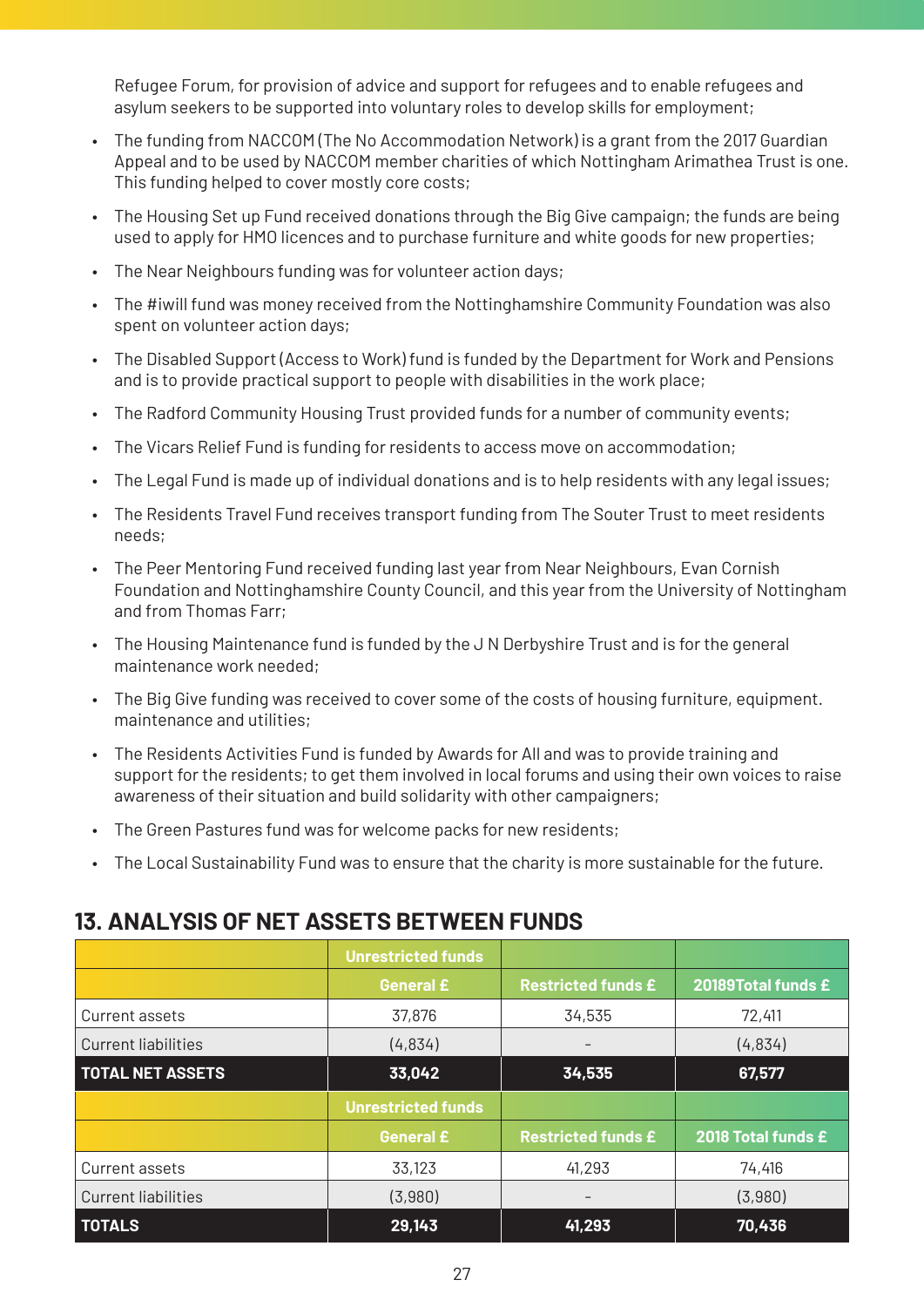### **14. TAXATION**

The charity is a registered charity and is therefore exempt from corporation tax on its charitable activities.

### **15. CHARITY STATUS**

The charity is a company limited by guarantee and consequently does not have share capital. Each of the members is liable to contribute an amount not exceeding £10 towards the assets of the charity in the event of liquidation.

### **16.TRUSTEES REMUNERATION AND EXPENSES**

No trustees, nor any persons connected with them, have received any remuneration from the charity during the year.

No trustees have received any reimbursed expenses or any other benefits from the charity during the year.

### **17. RELATED PARTY TRANSACTIONS**

There were no related party transactions in the year.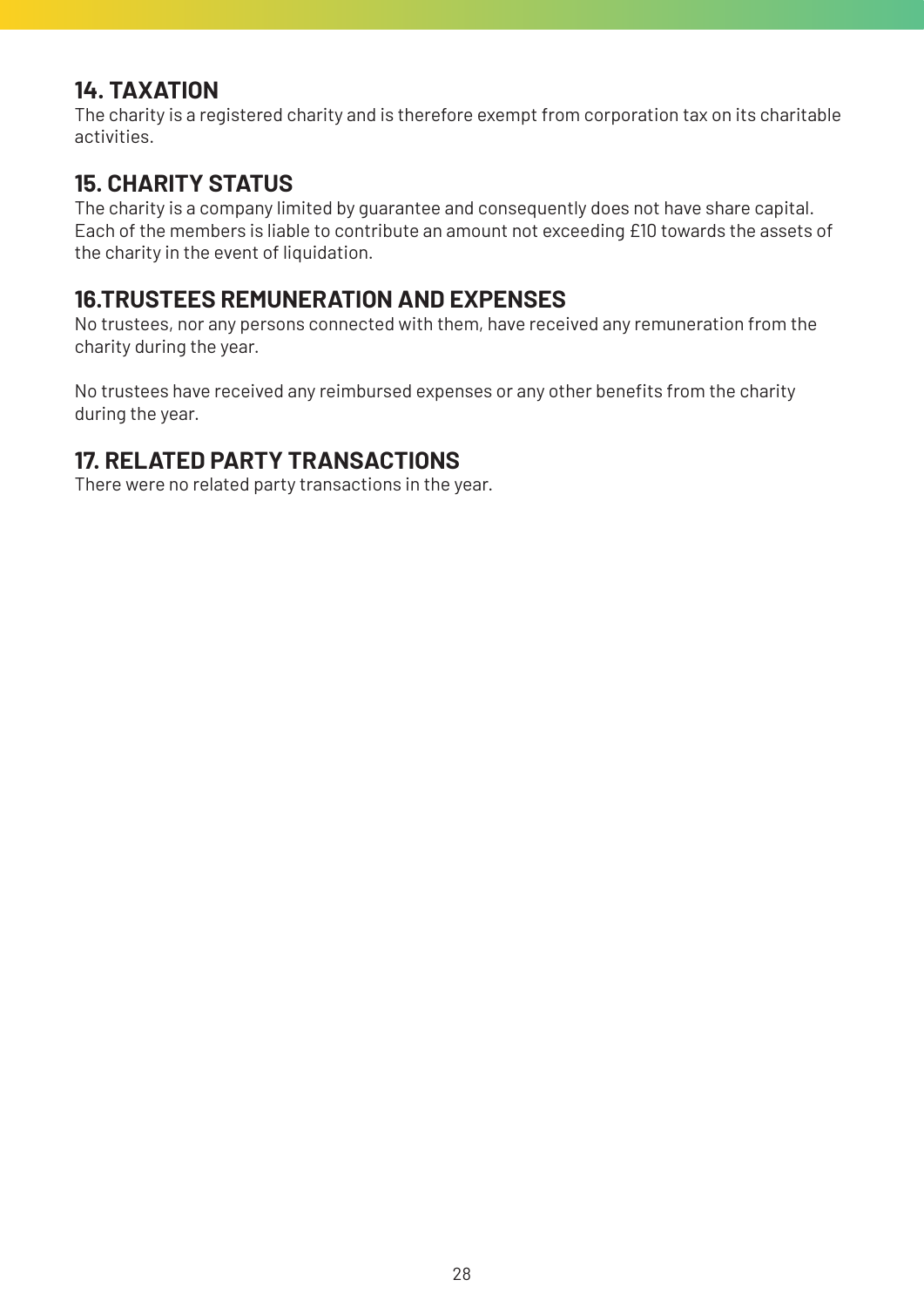# FEEDBACK

In responding to the Covid-19 crisis we have strengthened our client's homes. Keep up the good work NAT!

**Matt Atkins** | Director Nottingham & Nottinghamshire

reliable and long-term partner for us and we look forward to continuing

**Athina Bilgic** | Refugee Support Service Manager, British Red Cross

**Sally Denton** | Nottingham Law Centre